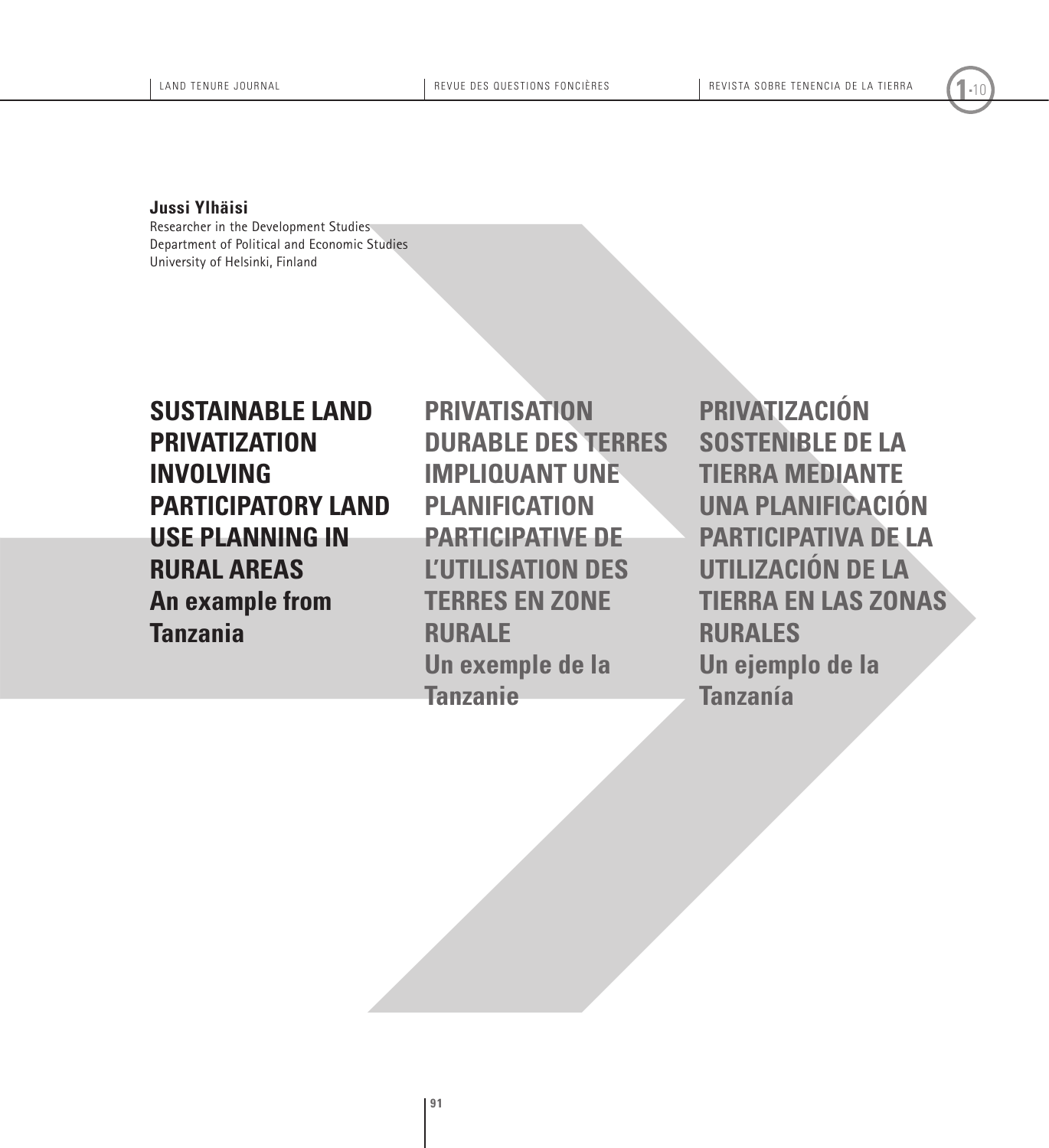Sustainable land privatization involving participatory land use planning in rural areas an example from Tanzania

| <b>ABSTRACT</b>          | RÉSUMÉ                                                     | <b>SUMARIO</b>                                          |
|--------------------------|------------------------------------------------------------|---------------------------------------------------------|
| <b>LAND USE PLANNING</b> | <b>PLANIFICATION</b><br><b>DE L'UTILISATION DES TERRES</b> | <b>PLANIFICACIÓN<br/>DE LA UTILIZACIÓN DE LA TIERRA</b> |
| <b>PRIVATISATION</b>     | <b>PRIVATISATION</b>                                       | PRIVATIZACIÓN                                           |
| <b>TANZANIA</b>          | <b>TANZANIE</b>                                            | <b>TANZANIA</b>                                         |

Jussi Ylhäisi

Jussi Ylhäisi

Land ownership is a key issue for rural development in Africa. Are the rural communities in the margins or the centre of discussion on land issues? The Tanzanian model of land tenure arrangements empowers local people. It combines community and private ownership and also includes preparation of a Village Land Use Plan (VLUP) by villagers together with professionals. It facilitates economic development by separating and defining specific areas for land use activities that formerly overlapped. This reduces conflicts between different stakeholders by securing the land ownership not only of villagers but also of investors (who pay the VLUP). According to the National Land Use Plan Committee,

La propriété foncière est une question clé pour le développement rural en Afrique. Les communautés rurales sont-elles en marge ou au centre du débat sur les questions foncières? Le modèle tanzanien en matière de régimes fonciers renforce l'autonomie des populations locales. Il combine la propriété collective et privée, et prévoit également la préparation d'un plan d'utilisation des terres rurales (VLUP) par des villageois et des professionnels. Il facilite le développement économique en définissant des zones et en les affectant spécifiquement à des activités qui étaient auparavant imbriquées. Cela limite les différends entre plusieurs parties intéressées en garantissant

La propiedad de la tierra es una cuestión fundamental para el desarrollo rural en África. ¿Las comunidades rurales están al margen o se encuentran en el centro de los debates sobre las cuestiones relacionadas con la tierra? El modelo de régimen de tenencia de la tierra en Tanzania concede autonomía a los habitantes locales. Combina la propiedad comunitaria y la propiedad privada e incluye igualmente la preparación de un plan local de utilización de la tierra (VLUP) por parte de los aldeanos junto con profesionales. El modelo facilita el desarrollo económico separando y definiendo áreas específicas para actividades de utilización de la tierra que previamente se superponían.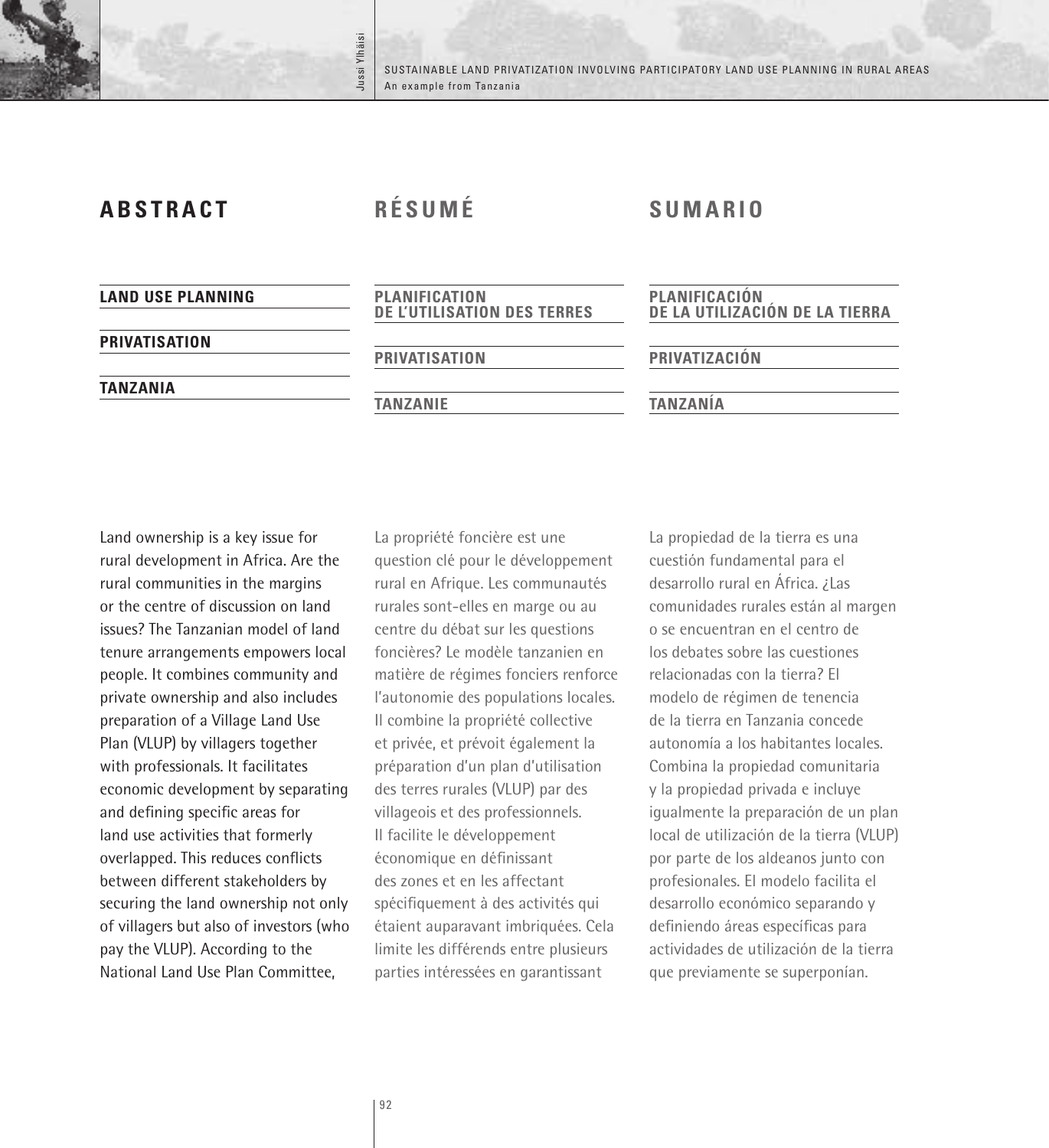

© FAO/P. Cenini

the VLUP process has provided dramatically better environmental management in the villages.

However, the VLUP process is too slow, due to a lack of government support. This has created an open access situation which has caused extensive misuse of forests and natural resources, environmental degradation and land grabbing.

la propriété non seulement des villageois, mais aussi des investisseurs (qui financent le plan). Selon le Comité du plan national de l'utilisation des terres, ce processus a considérablement amélioré la gestion environnementale dans les villages.

Cependant, il est trop lent car les autorités n'y apportent pas suffisamment leur concours. Cela a créé une situation d'accès libre qui a donné lieu à un usage abusif des forêts et des ressources naturelles, engendré une dégradation environnementale et permis l'accaparement de terres.

De esta forma se reducen los conflictos entre distintas partes interesadas ya que se garantiza la propiedad de la tierra no solo a los aldeanos sino también a los inversores (que pagan el VLUP). Según el Comité del Plan nacional de utilización de la tierra, el proceso del VLUP ha permitido mejorar de forma muy notable la ordenación ambiental en las aldeas.

Sin embargo, ese proceso es demasiado lento, debido a la falta de apoyo del Gobierno. Por esta razón se ha creado una situación de libre acceso que ha causado un uso inapropiado generalizado de los bosques y los recursos naturales, una degradación ambiental y la apropiación de tierras.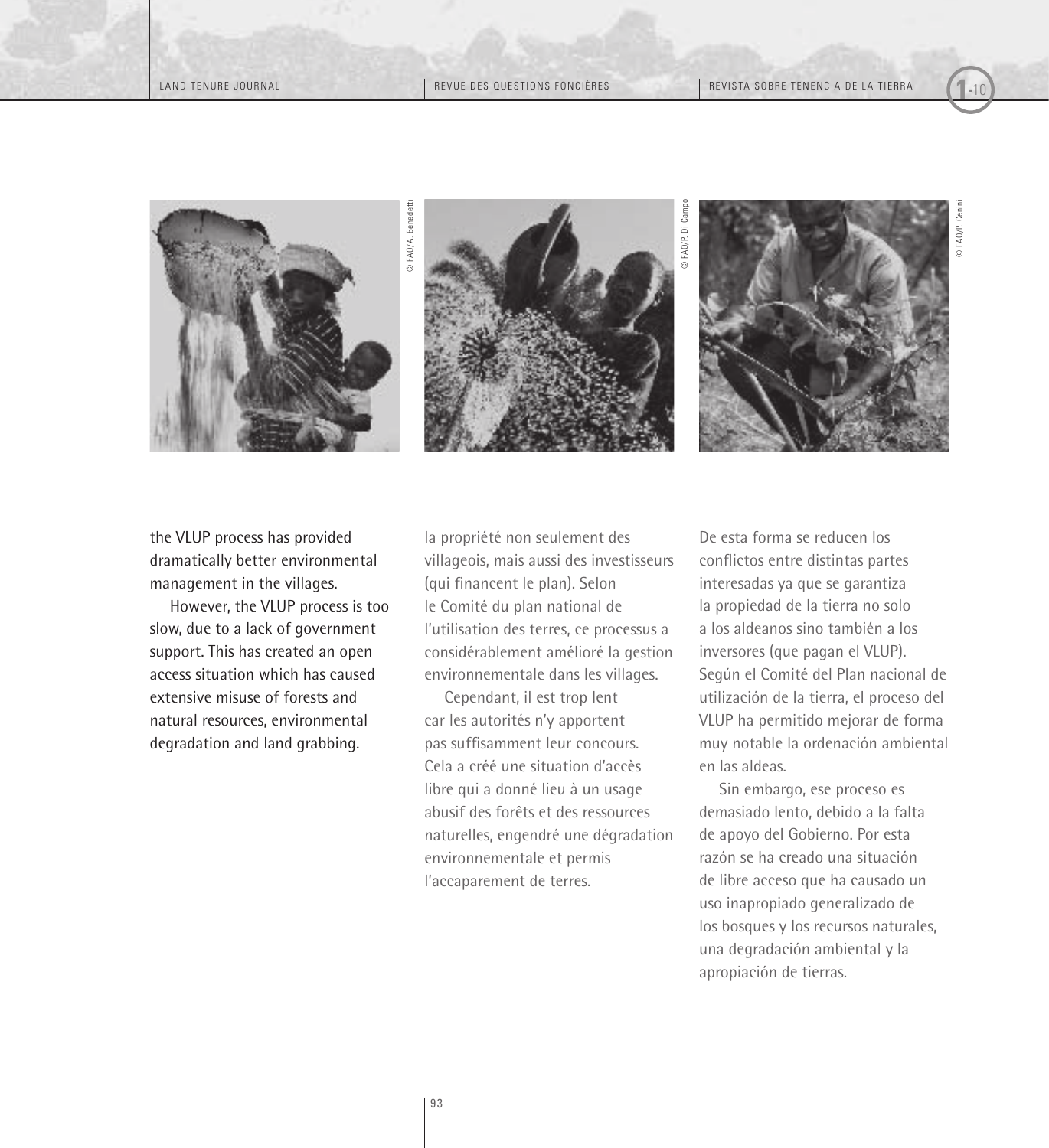

# **Introduction**

The article has two aims:

- 1. to introduce the Tanzanian model which replaces customary land tenure systems with a formal land tenure system, using participatory approaches and involving relevant professionals in the planning process in rural areas, and
- 2. to describe the present situation at the local level, including its positive and negative consequences.

The article analyses the progress of land tenure and management devolution, from the state level down to rural communities and private individuals, through the VLUP process at the village level. New statutory land tenure and management systems are assessed in terms of their legislation, practice and consequences at local community level and how they affect the sustainability of land use, livelihoods and natural resources. In addition, the security of the tenure of local communities and families is assessed in the case study villages. The field study findings suggest that the results of the VLUP process itself are positive, but also that there are unintended negative effects related to the slow diffusion of the VLUP and implementation of land laws. The data from the field testifies to the importance of a good land law and its positive effects, but also shows what can happen when the law is not implemented.

The case study is from western Bagamoyo district, in eastern Tanzania, 100–200 kilometres from Dar es Salaam. The article is based on field work carried out over three and a half months. The data is based on village and district officers' meetings, transect walks, observations, and an analysis of land use changes based on satellite images and aerial photographs made at the GIS Laboratory of the Department of Geography, University of Turku. A household survey of 5 percent of the total population in the area, made by Ph.D. student Mr. Emmanuel Mhache from the University Dar es Salaam, supports the findings. The research carried out by a research team from the Institute of Development Studies, University of Helsinki in the same area in 1975–1981 has also provided historical background material for the study.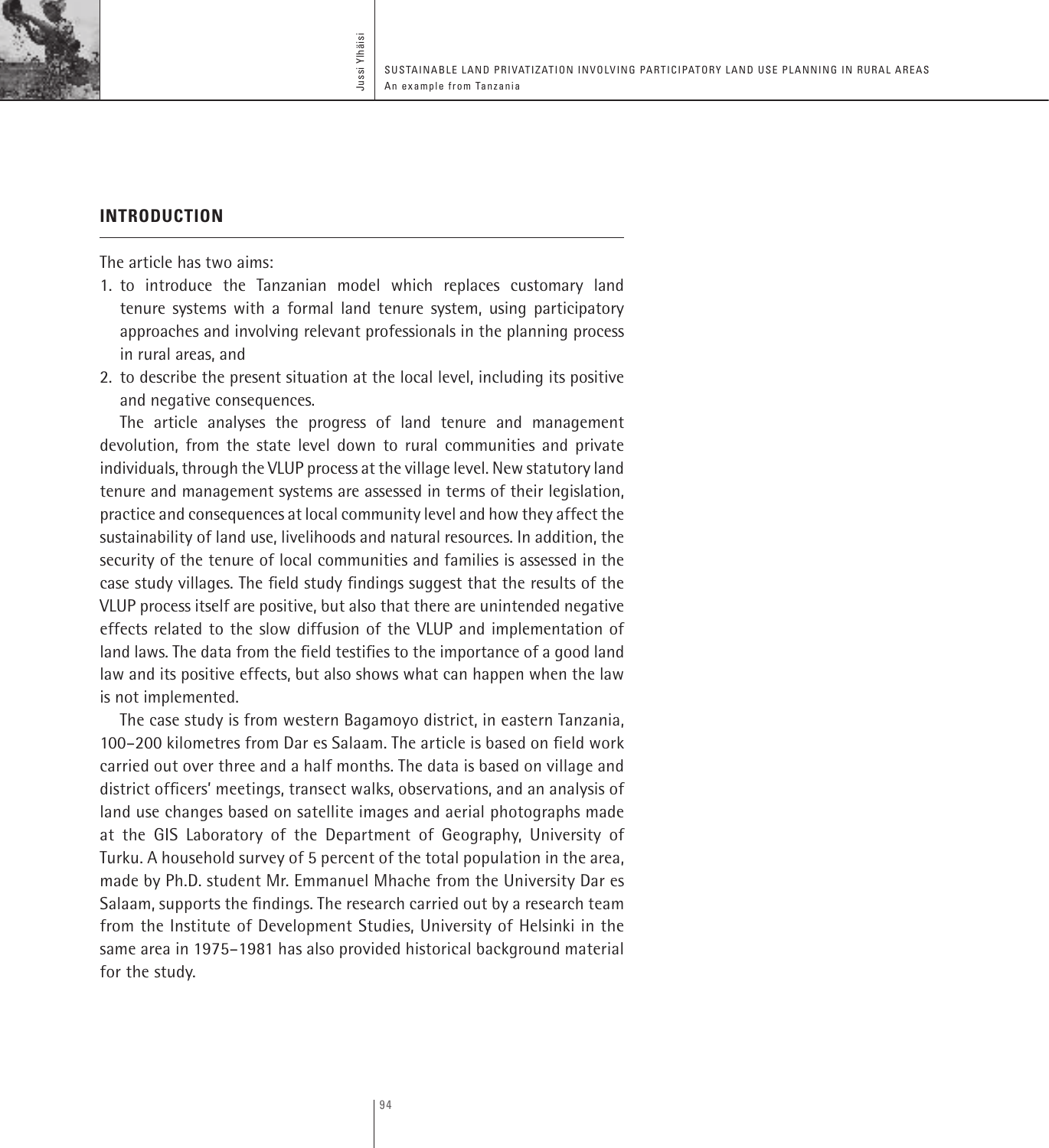## **the region tanzania mainland** *Lake Victoria I n d i a n Ocean* Tanga **Legend**Morogoro Dar Es Salaam **Town**  $\blacksquare$ Pwani **Highway Gravel road District boundary Ward boundary**

Map 1 **The research area (Bagamoyo district)**



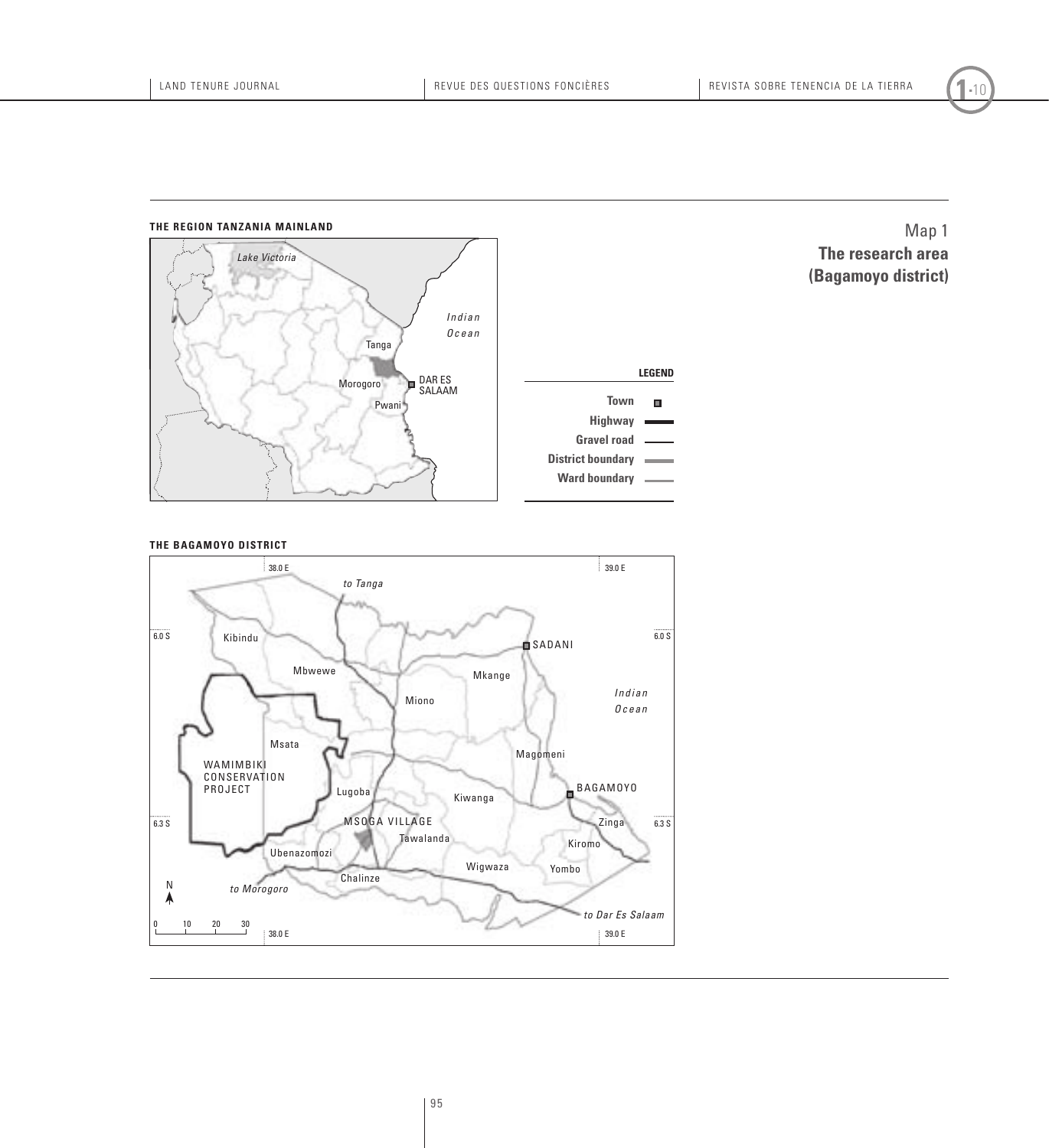

# **BACKGROUND**

In almost all African countries, written 'legal' ownership of natural resources is based on colonial legislation which commonly left outside its legal protection all agriculture, animal husbandry, forestry, hunting and collection activities of African people. New land legislation should correct the above historical injustice (e.g. Koponen, 1988 and 1994), while guaranteeing sustainable land use. Re-evaluation of land legislation is also needed because of significant contextual changes affecting lands: a tripled population, depletion of the forests and fertile lands due to governance problems in land tenure, scarcity of arable land, competition between different forms of land use, biofuel production, changes in the forms of settlements, urbanization, changes from subsistence cultivation to a cash economy, and increasing global interest in the land. The impacts of climate change will also affect the productivity and value of different kinds of land and increase competition over higher value resources. Cotula *et al*. (2009) have estimated that over the past two years, 20 million hectares of land have been sold to foreign investors in Africa. Recently in Tanzania alone, over 3 million hectares of land have been allocated for investors (domestic and foreign); a large proportion of the land in the study villages has been allocated in relatively small parcels of 50–100 ha almost for free, in reality without investments. Many relatively small property transactions are not transparent. In the case study area there have also been land allocations of 12 000 to 20 000 ha for local and foreign investors.

The greatest motivator for a change in the recent land ownership situation is the possibility and necessity of enhancing production, income and food security for rural people, in order to motivate them to develop and cultivate the land and use natural resources sustainably (WSFS, 2009). How can this be achieved? This is a key question, given that more than half of the population of the continent derives its livelihood directly from natural resources. There are many different opinions and approaches that need to be considered, especially since the most vulnerable need to be included in the process (e.g. ILC, 2007).

**The land ownership rights of African people were left outside colonial legislation**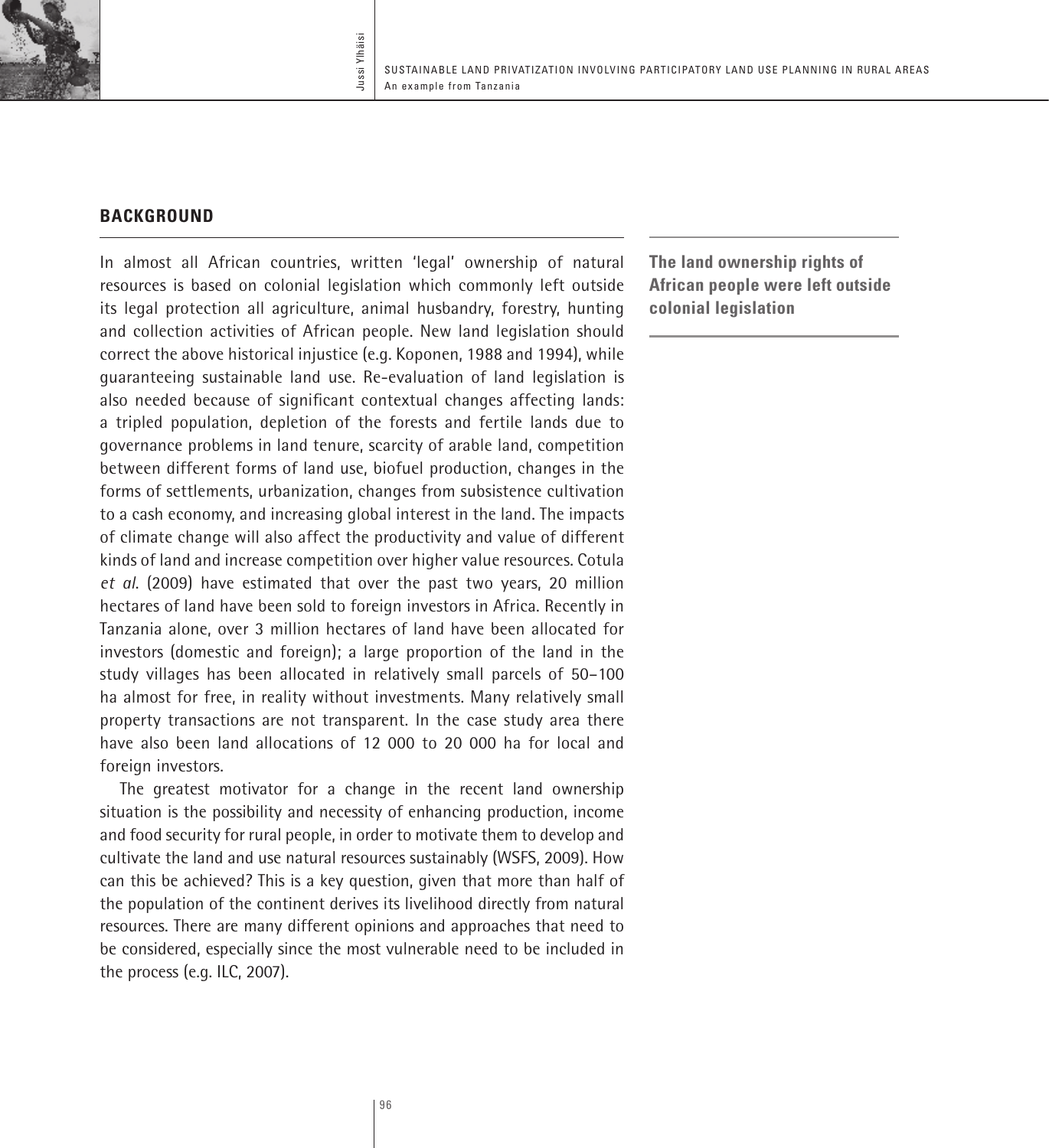International financial institutions consider private ownership – which allows land to be used as a collateral – to be a prerequisite for rural development, and a collateral is necessary for farmers to invest in their farmlands (Soto, 2000). The World Bank may not have made such objectives explicit in its official statements; however, its actions promoting free enterprise, especially free entry of foreign capital, have given a strong impetus for African governments to deal with land tenure issues. These actions have created new competition over natural resources, between large-scale farmers and smallholders, between pastoralists and cultivators, and between forest keepers and lumber business interests. (Yoshida, 2005). However, research in Burkina Faso indicates that in this country, the driving force behind using land as collateral is the banking sector, while farmers seem to be quite sceptical about the idea (Wit *et al*., 2009). In Mozambique, a certificate under the customary land ownership certificate system, DUAT, (Tanner *et al.*, 2009)*,* developed with the support of FAO, is not accepted as collateral (Wit *et al.*, 2009), while in Tanzania the land devolution process is strongly promoted via the idea of access to loans.

Another central issue of land tenure in many African countries is the conflict between traditional and private land ownership rights. Traditional rights are seen in many places as authoritarian: a system in which the chiefs are the main owners of land. Meanwhile privatization is seen as a competition between ordinary villagers' rights to their cultivated lands and legitimizing the 'feudal' ownership rights of chiefs (e.g. Boone, 2007). In many parliaments, the devolution of land rights from the central government to already-powerful chiefs and groups of people can be difficult to legalize. This is one reason why in many African states the privatization of lands is still unsettled. The position of local chiefs in Tanzania was strengthened during the British regime, especially in matrilineal societies (Jerman, 1997). The chiefs lost their status as regards land allocation soon after Tanganyika (present day Tanzania mainland) achieved her independence in 1961. In addition, in Tanzania land use changes during the socialist Ujamaa period have changed traditional customary rights, or traditional rights overlap with new rights (e.g. Oppen, 1992; Ylhäisi, 2006). This is a confusing element in the land tenure of the local communities. Relatively recent studies such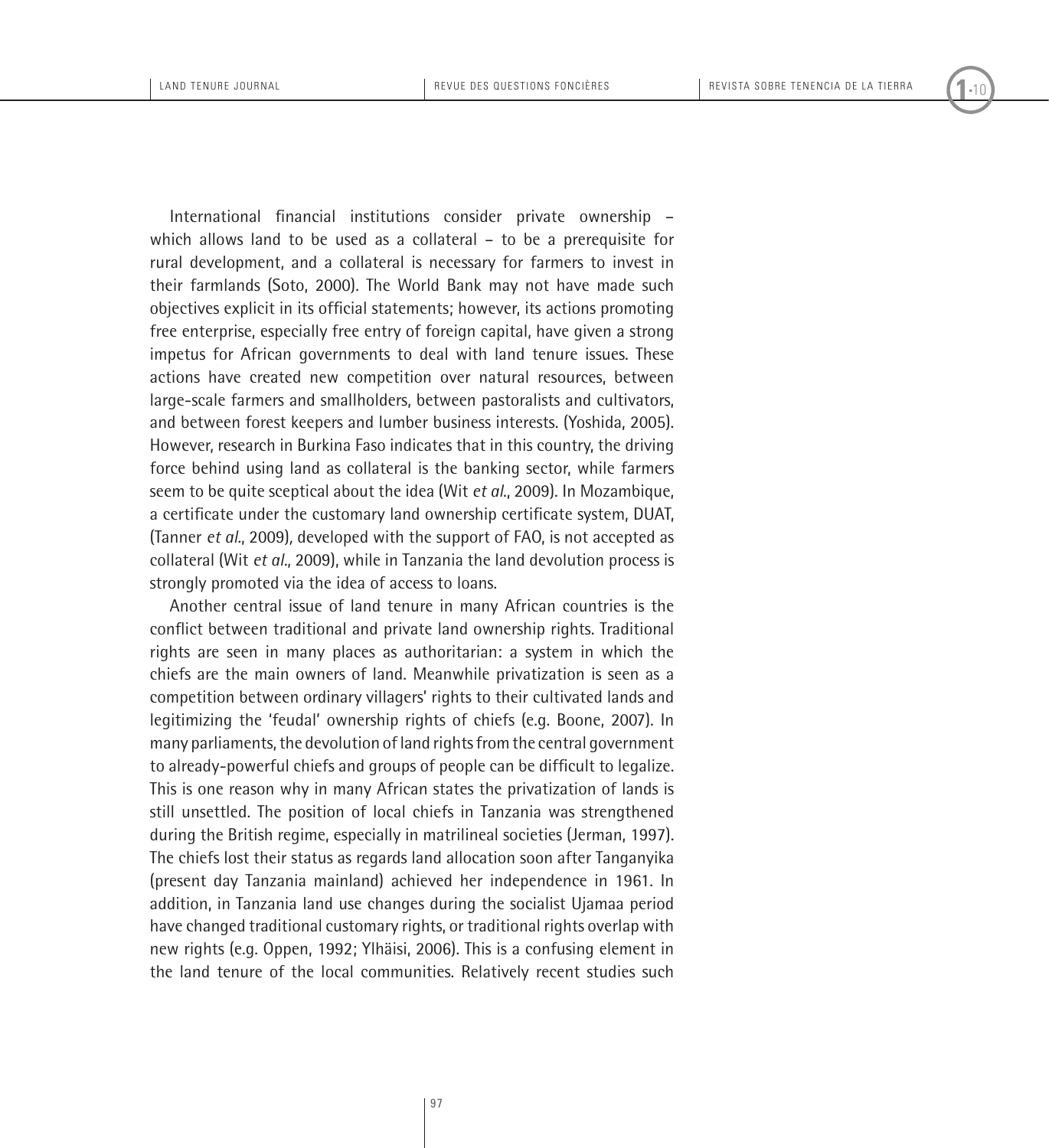

as Oppen (1992) suggest that customary tenure arrangements explain the unequal land distribution between the original population in an area, and those who were moved there more recently. There are also many positive examples of customary land management and land tenure cases, mainly in areas where the Ujamaa system did not have an effect (e.g. Lerise, 2005).

In any case, most of the local customary practices would need to be democratized to guarantee equal rights for women, the poor and the landless. These principles are widely accepted in official policies although the reality is commonly very different (e.g. ESCR, 2009). In Tanzania, the former chairman of the Presidential Commission of Inquiry into Land Matters (URT, 1994) Issa Shivji (1999) has written: "The issue of land tenure reform cannot be separated from the question of democracy in a country". For a long time the tendency has been to ignore the existence of local customary structures as a basis for building new land ownership legislation. Cases exist where customary rights are also being (or have been) deliberately weakened or annulled in law (Mwihomeke *et al*., 1998; Wily, 2003).

When a country is moving from a single party system to a multiparty division of power (for example), without a proper policy or implementation of land devolution, and at the same time there are instructions and demands by international organizations on changing the system of land ownership, there is a danger of 'elite capture': people who have official control (Grover *et al*., 2007) or knowledge use the situation to reallocate common property to their own advantage **(**Raphael & Swai, 2009). Governments' takeovers of the management of common property resources have often resulted in open-access situations in which there are no respected tenure rules (Ribot, 2003). This is happening so openly in Tanzania that the situation appears to be intentional (e.g. Nathan *et al*., 2007). Anyone can use the resources to his or her advantage, without constraints. When land privatization takes several years the planned devolution of rights to locals will not necessarily occur in time to prevent the loss of the natural resources.

Probably one of the most important reasons for the persistence of tenure systems created during colonial times is the difficulty of persuading land elites to give up their power: not only at the top level, but also in all offices dealing with land management. For example, in Tanzania almost one sixth of the country's land area is under the direct management of the Forestry

**During the land devolution, there is a danger of 'elite capture'**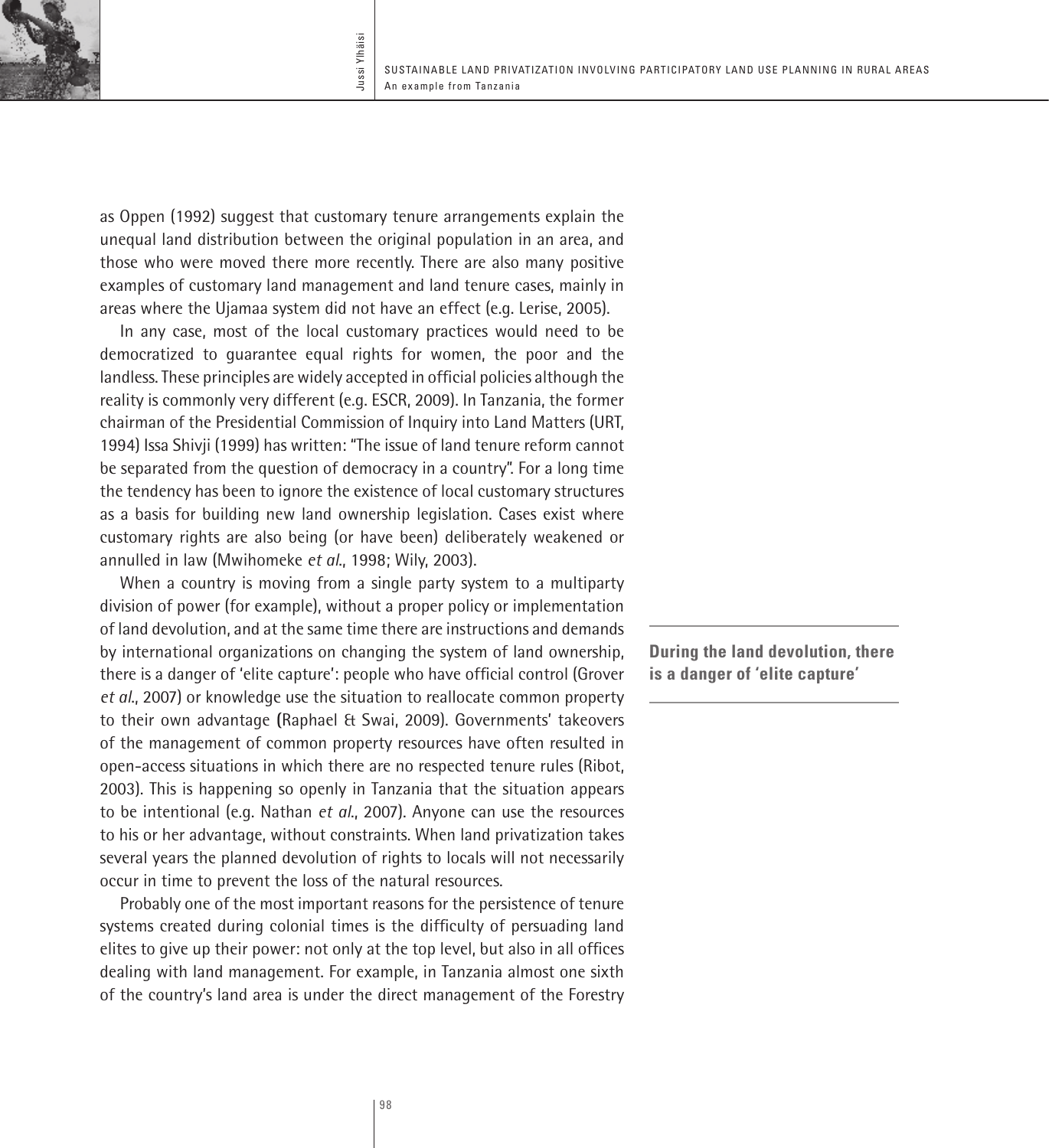Department, but central government revenues from lumbering in these forests have varied from 1.6 percent of the value of timber in the mid 1980s to 4 percent in 2004; the rest (96.0–98.4 percent) has disappeared (Milledge *et al*., 2007).

Because of low revenues from these large areas of forest, and the considerable administrative cost of official management combined with simultaneous environmental degradation and loss of natural resources, the trend since the 1980s has been to pass an increasing degree of responsibility for land use management to local communities, using participatory and joint management methods (Vihemäki, 2009). Globally, Tanzania has been an innovator in this field (see Box 4): e.g. participation via numerous schemes such as Community-Based Natural Resource Management (CBNRM), Joint Natural Resource Management (JNRM), Joint Forest Management (JFM), Community-Based Conservation Management (CBCM), and Community-Based Wildlife Management (CBWM). These management models have been fairly successful. Their success has opened up possibilities for joint management by the government and local communities, and other groups of state-owned reserves and communal areas. This process has paved the way for the use of similar approaches in overall rural development and the creation of VLUP, although it is also true to say that officials may find it difficult to change their role from controllers to extension advisors.

# **The official process of land devolution to local communities and individuals via participatory land use planning in Tanzania**

In Tanzania, the planning process of land legislation has involved an exceptionally open debate which started about 20 years ago in preparation for the comprehensive report by the Presidential Commission of Inquiry into Land Matters in 1992 (URT, 1994). During the debate, politicians perceived the land law more from a local community and economic perspective, and as part of a safety net, than is the case in any western tenure law, where the main aim is the owner's security of tenure. In discussions on the Land Act 1999, the Village Land Act 1999, and supplementary acts (the latest of which is the Land Use Planning Act 2007), strengthening the capacity of elected village councils was seen as essential.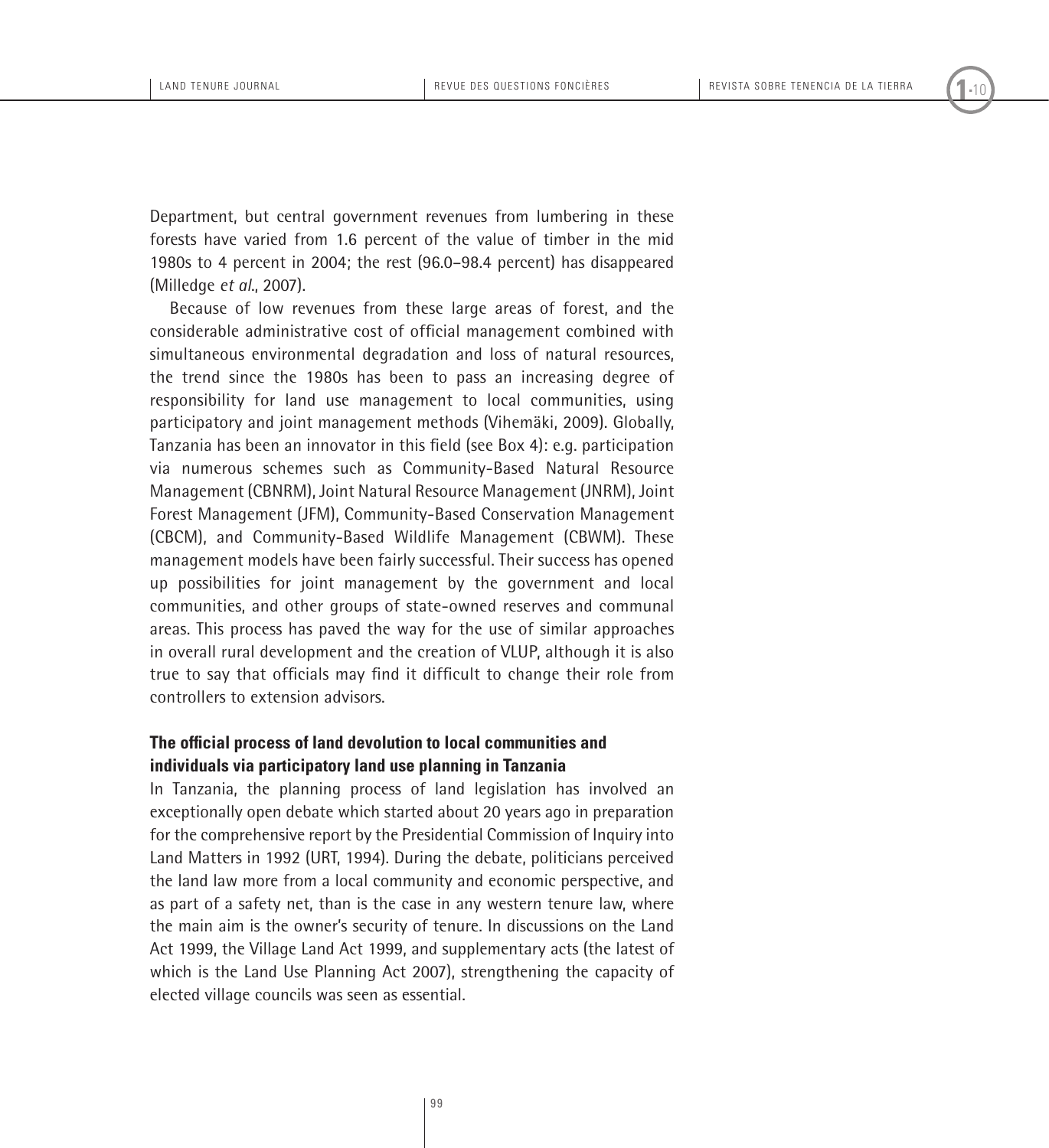

Granting communities ownership within their boundaries is a radical change. In the past, farmers' rights to their land were only customary. Now, they will receive a certificate stating their rights of occupancy to their fields, which cover about 5 percent of the total land area of Tanzania. In addition, villages will receive a certificate covering the area within their boundaries, equivalent to 70 percent of the total land area of Tanzania. The number of registered villages has increased significantly in the last ten years: a figure as high as 13 000 villages has been suggested, although a ministerial report gives the figure as 10 397 (Kironde, 2009). The main reason for the increase in the number is the fact that some sub-villages have become independent villages, but in some cases the old villages have simply been divided in two. From the point of view of land ownership and community building, the splitting of villages on two sides of highways, which has been common (e.g. in Handeni District), creates geographically as well functionally artificial villages: common land areas are split between the authority of separate communities. This phenomenon also radically increases administrative costs.

| REGISTERED<br><b>VILLAGES</b> | <b>SURVEYED</b><br><b>VILLAGES</b> | <b>VILLAGES</b><br><b>WITH VILLAGE</b><br>I AND<br><b>CERTIFICATES</b> | <b>CCROS GIVEN</b> | <b>VILLAGES</b><br><b>WITH LAND</b><br><b>REGISTRIES</b> |
|-------------------------------|------------------------------------|------------------------------------------------------------------------|--------------------|----------------------------------------------------------|
| 10 397                        | 8700                               | 753                                                                    | 14 017             | 30                                                       |

Table 1 **Village registration and awarding of certificates of customary rights of occupancy (CCROs)**

While the majority of the villages have been surveyed, which is the key requirement for issuing village land certificates, issuing the certificates lags very much behind. Issuing the remaining land certificates should be easily achievable, and would provide the villages with management rights in their area. Recently there have been cases where village councils have protected their natural resources from outsiders (where there is no VLUP or village land certificate but the boundaries have been demarcated), but the district has taken the cases to court. The village has lost because the district needs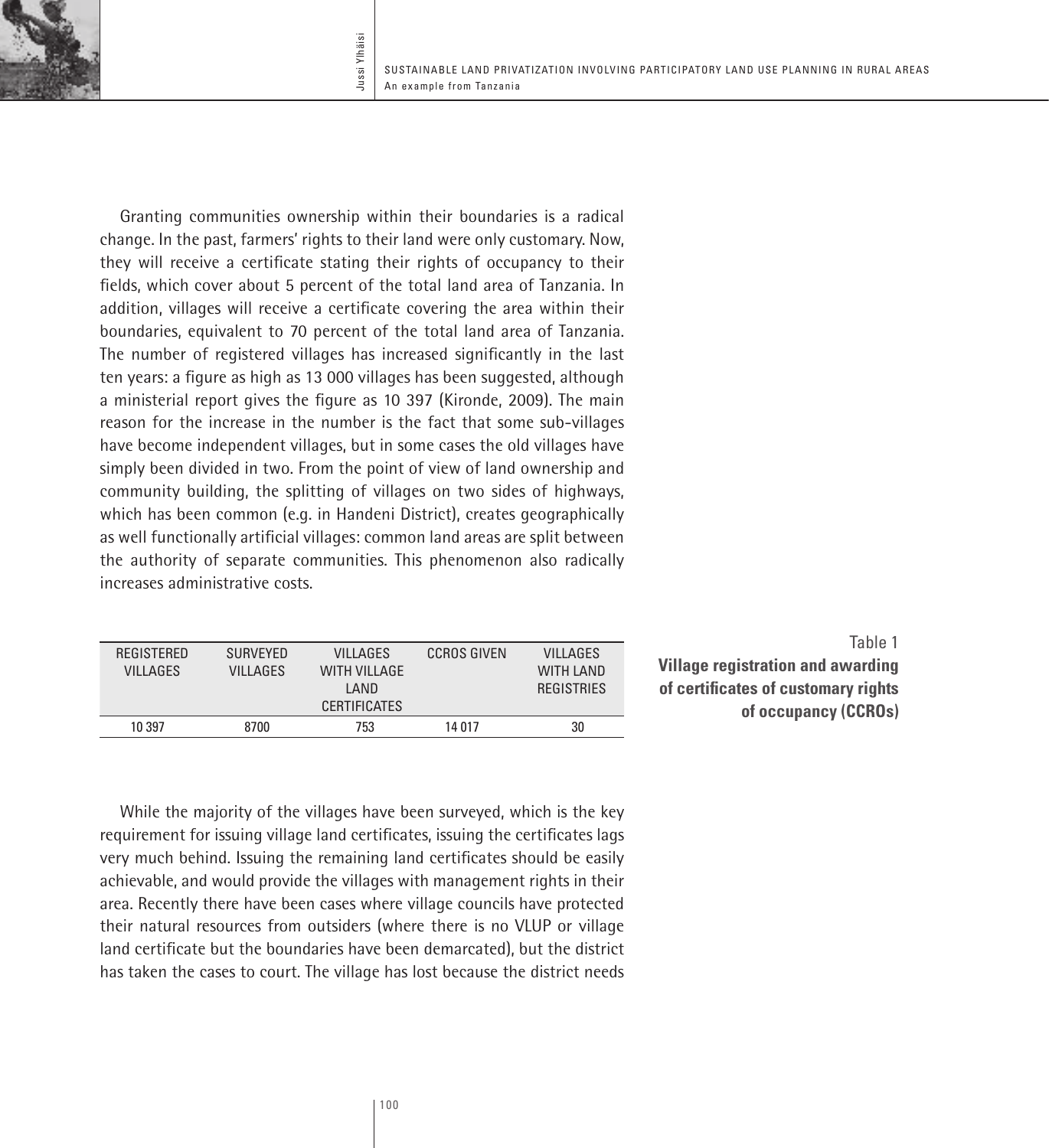to approve the village by-laws in order for them to become legally binding, and in these cases the district has not done so. Reluctance to let go of the associated power may be one reason why the village land certificates are still in a land officer's drawerd.

The land devolution process part of land use planning takes place at three levels: 1) national framework land use plan 2) district land use plans and 3) village land use plans (Box 1). Levels 1 and 2 are still mostly missing, which means that the few established VLUPs have been made without the guidance of levels 1 and 2.

In Tanzania only 13 districts out of 127 have finished their DLUP. In the village land use planning process, meetings leading to agreements between stakeholders to secure ownership of the land area within the village boundaries are required. Individual certificates of customary rights of occupancy are considered only as temporary titles which will be revoked once there is a VLUP. In Box 1 the six steps of the participatory VLUP process are presented.

Participatory Rural Appraisal (PRA) methods (e.g. Hatcher, 2009) assist common decisions in complex situations where there are conflicting interests. PRA provides a tool for a simultaneous consideration of socioeconomic and environmental development in order to achieve changes to both. PRA makes it easier for poor, less communicative, less active and less powerful people to participate and express their opinions and needs in meetings. Here, villagers take responsibility for explaining, assessing and evaluating issues such as their situation and resources. They are helped by a facilitator so that all participants learn from each other and teach each other in an egalitarian way (e.g. Anyaegbunam *et al*., 2004). In Tanzania, the rural poor are thus relatively empowered during the VLUP process.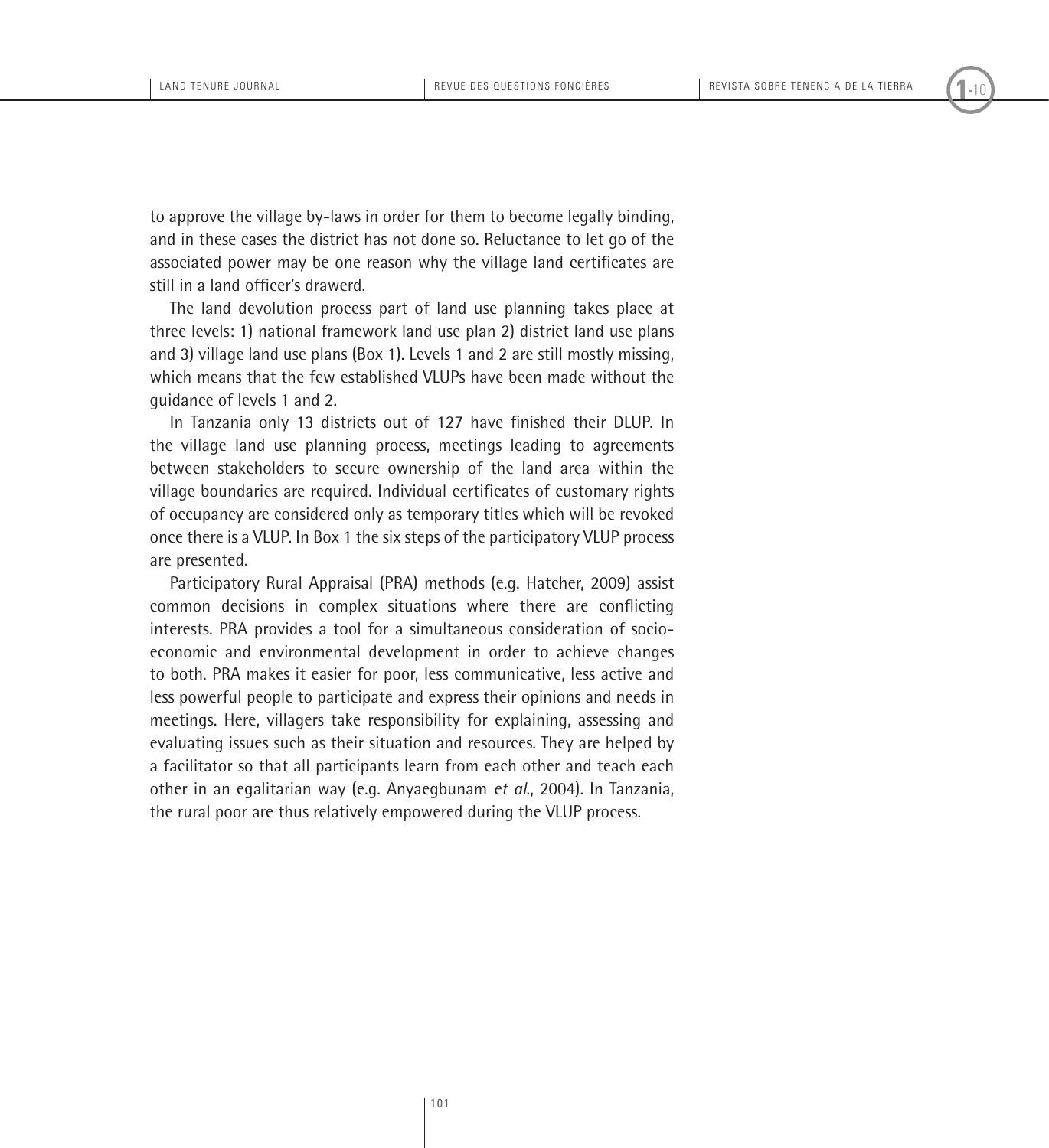#### **(NFLUP) The National Framework for Land Use Planning**

The time line of the NFLUP is up to 2028 and it covers elements of national interest: wildlife and forest lands, community ranching areas, commercial and smallholder agricultural lands, conservation of water resources areas, infrastructure, energy supply, rural and urban agglomerations.

The national framework affects every other plan under it.

### **(DLUP)The District Land Use Plan**

provides for district and villages a land suitability and land use scheme to guide decision making.

The NLA considers this process as scientific management of land and land use conflicts between different stakeholders in the districts. DLUP acts as a framework for the VLUPs.

## **The six steps of the Participatory Village Land Use Plan (VLUP) process**

- step 1. District officials training (fourdays) : LandActs, wildlife, land, natural resources, agriculture, livestock, community development, planning, and water resources management. Agree a common district vision in interventions needed in villages.
- step 2. Drafting of a participatory land use management plan VLUM by district officials together with the Village Council VC and Village Assembly VA. Agree VC and VA roles in VLUP. Election of the VLUM committee. Identification of PRA assisted problems, opportunities and priorities.
- step 3. A supplementary village survey in order to identify the boundaries of major land uses e.g. agriculture, grazing, residential, forests and wild life.
- step 4. Demarcation, mapping and registration of public and reserved land, drafting a VLUP, creating by-laws by participatory methods and administration by villagers.
- Step 5. Implementation of the plan which in residential areas can include improved houses, access paths and roads, pit latrines and waste water drainage. In farming lands improvements can mean tree nurseries, crop rotation, agro-forestry, improved irrigation, etc. In grazing lands it can mean protection of water points, water tracts etc., in forest and fragile areas reforestation, selective tree cutting, useofwoodsavingstovesetc., and in wild life areas minimizing wildlife moving into villages, protection of water points.
- Step 6. Monitoring of the impact of VLUM and the capacity of villagers and their institutions to continue the implementation independently.

Box 1 **The Land Use Plan Process of Tanzania: NFLUP, DLUP and VLUP**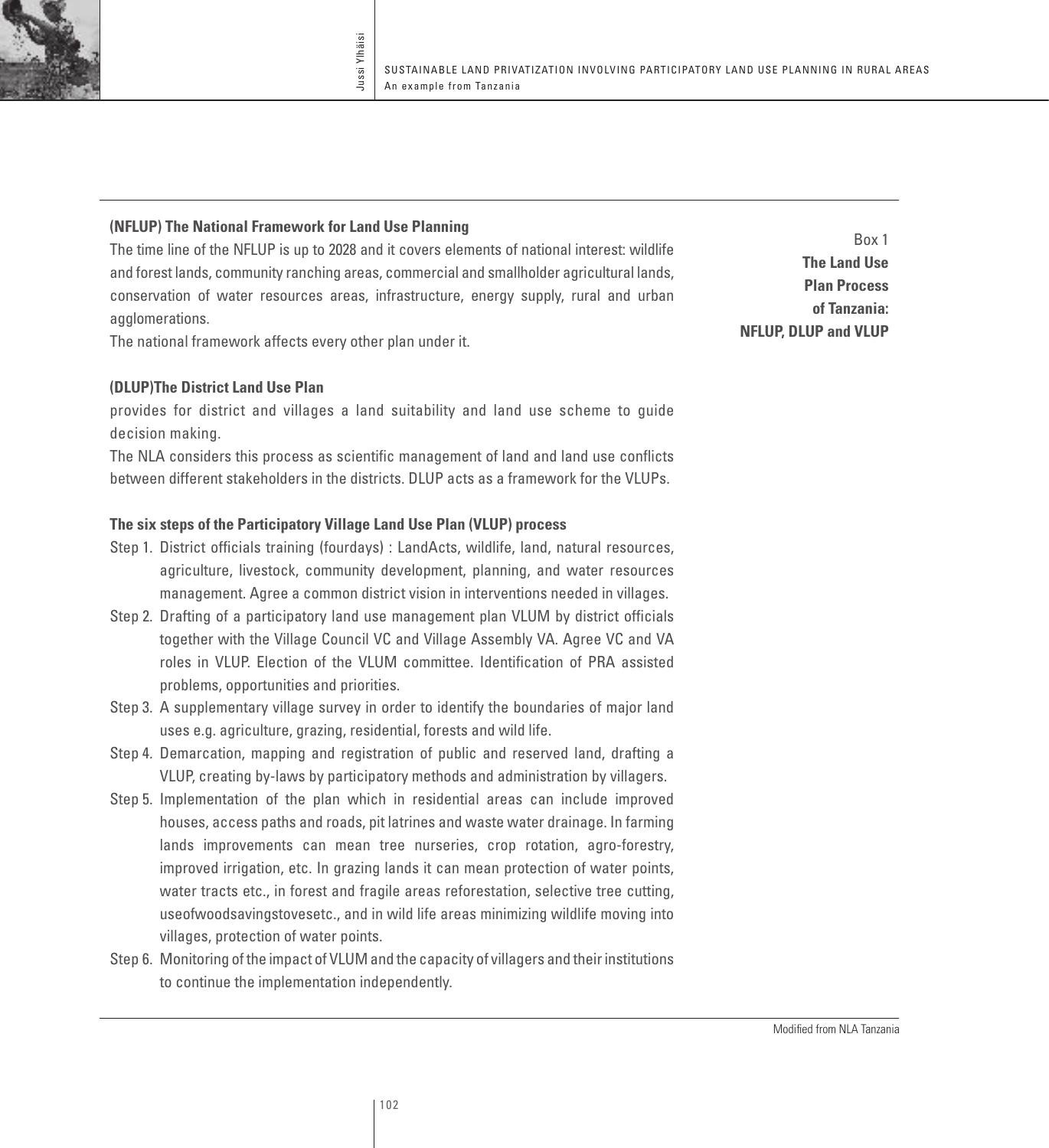

Picture 1

Paraquyu–Maasais and their seasonal calendar in Mindu-Tulieni. They are pastoralist–farmers. The village was established in1975 during the Ujamaa period.

#### **Developments in land tenure and management in rural Tanzania**

From 1967 to the mid 1980s and unlike other countries, rural development was the main objective of the Tanzanian government. Many people were moved from their scattered settlements in the valleys to Ujamaa villages along existing roads, built mainly in catchments areas. In 1976, everyone in western Bagamoyo district and 85 percent of the population of the entire country lived in Ujamaa villages. Only densely populated areas in the mountains avoided settlement changes. (Sitari, 1983) The village council – an institution created during the Ujamaa era and elected by adult villagers – managed village lands more as an agent of the land commissioner than as an organ of the village, accountable to the village assembly. One issue was that village boundaries were not demarcated – although there were some attempts at this in the late 1980s – and therefore it was unclear where the authority of the village ended (URT, 1994, Swantz, 1996; Nathan *et al*., 2007). The effects can still be seen today: for example, forests around villages are, according to district officials, "managed" by them until the VLUP is finalized.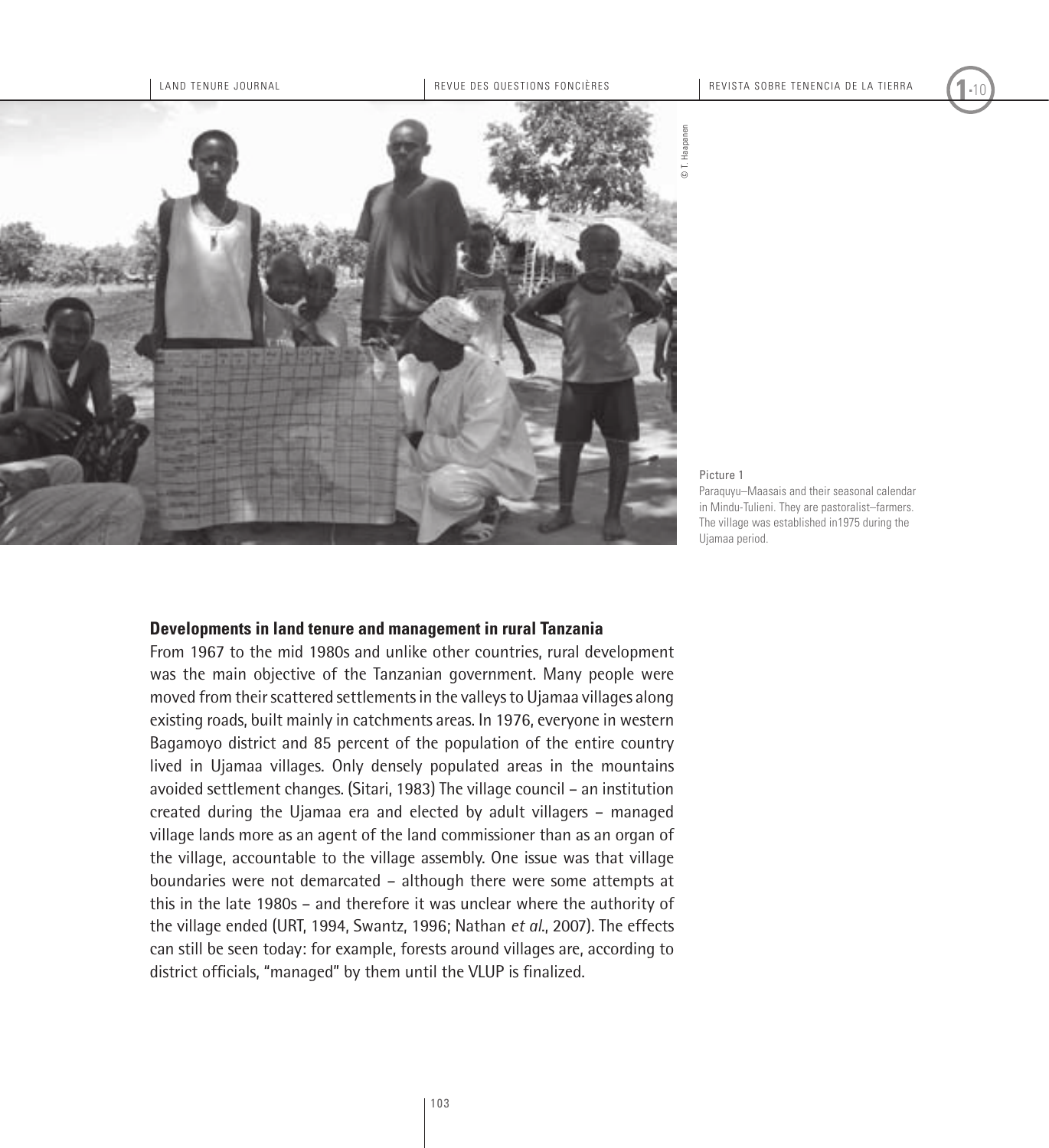

Agriculture was organized into cooperatives, but these did not succeed. As a result of the Ujamaa policy among others, by the mid-1980s the economy was in ruins. Tanzania then underwent one of the most radical structural adjustment programmes in Africa, during which land issues were also taken into consideration again (e.g. Bagachawa & Limbu, 1995). The programme of commercializing smallholder farming, which included removing subsidies and ending cooperatives (Sokoni, 2008) resulted in stagnation and even a decrease in agricultural production in areas like western Bagamoyo. There, cotton was the main cash crop, and it disappeared without being substituted by any other cash crop.

The population in the area has substantially increased. At the same time, the productivity of the fields has decreased. The land area being farmed has remained constant from 1993 to 2004 (Haapanen & Mhache, 2009) and to the present. In this situation one would expect there to be very little money in villages, but actually there is more money than ever. The money is coming from natural resources officially 'managed' by the state, partly from property sales to outsiders, e.g. to biofuel, carbon trade and land investors. Entire villages, excluding settlements and subsistence farmlands, have been rented for 99 years in the neighbouring district, and many smaller land transactions have been made in the research area.

Out of a total of 4 million ha requested by companies for biofuel production, about 640 000 ha have been allocated in Tanzania. This has aroused attention from Tanzanian policy makers. Investments have affected thousands of local people, leading to the alienation of their rights over customary lands. (Sulle & Nelson, 2009). The Tanzania Investment Commission (TIC) has a mandate to identify and provide land for investors, and has allocated 2.65 million ha of land for this purpose (NLA, 2009). In Bagamoyo district, TIC has allocated about 20 plots of land to possible investors. Most of these areas are on the coast with beaches, but some are for sugarcane production for biofuel, which needs a well-watered area. People living and working in these areas are not pleased to have to move away.

According to the law villagers will be compensated fairly by the government when village land is transformed into general land (e.g. Box 2 – FAO, 2008).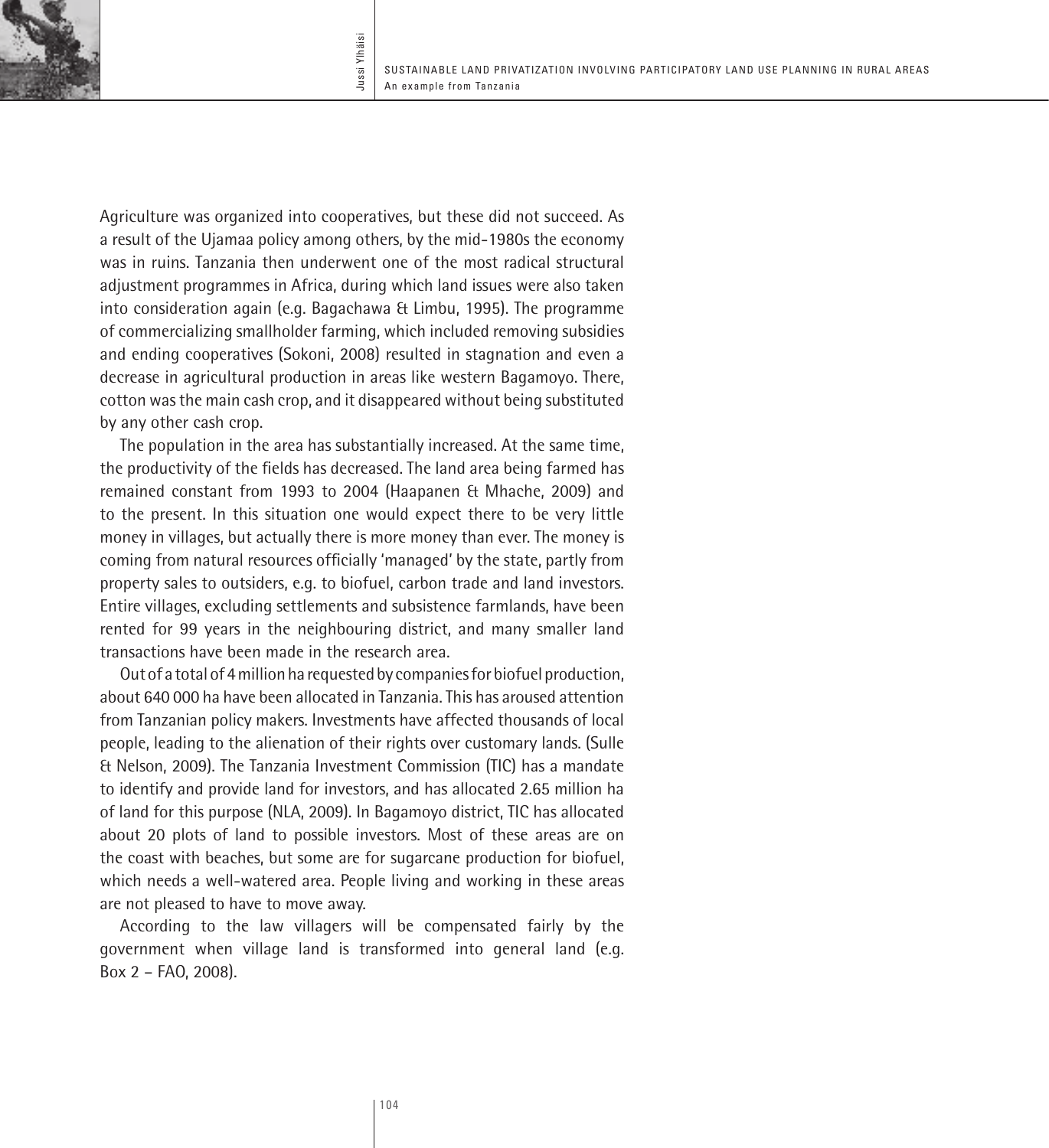In Tanzania there are three different categories of land:

- 1. Reserved lands, which cover 28 percent of the land area (forests, national parks, game reserves, and for infrastructure development). According to new forest and wildlife acts, joint management in these government areas is possible. These areas are unoccupied.
- 2. Village lands, which cover some 70 percent of the total land area of Tanzania, accommodating 80 percent of the population.
- 3. General lands (2 percent of the total land area) consisting mainly of urban areas and accommodating 20 percent of the population (Kironde, 2009; TIC, 2008). According to the law, if an investor wants to buy a land area from a village, the category of this land will change to general land and it will receive a government land title.

Box 2 **Categories of Land in Tanzania**

In practice, investors themselves tend to pay the villagers directly. When land is not classed under the village land category, companies have compensated villagers for the value of the resources on the land, such as trees, grazing, and water sources. In northern Bagamoyo, 12 500 ha of land has been given to a private company to establish carbon trade under the Reduced Emissions from Deforestation and forest Degradation programme (REDD). According to the investor, the justification for renting the land to a private company is that the local communities do not have access to loans in order to raise the \$US 40 million needed for the project. In the land archive of the district it was not possible to find information about the overall situation of the land titles in the area.

The most important source of money for the villagers, however, is the selling of charcoal. This source of income is also the most evenly distributed in the villages. Along the main highway 200 kilometres inland from Dar es Salaam, the contribution of charcoal production to household income was evaluated to be as high as circa \$US 170 per year in the early 1990s (Monela *et al*., 1993). In Bagamoyo district, forests along the highways have been cut for charcoal and sold in Dar es Salaam. Similar situations are being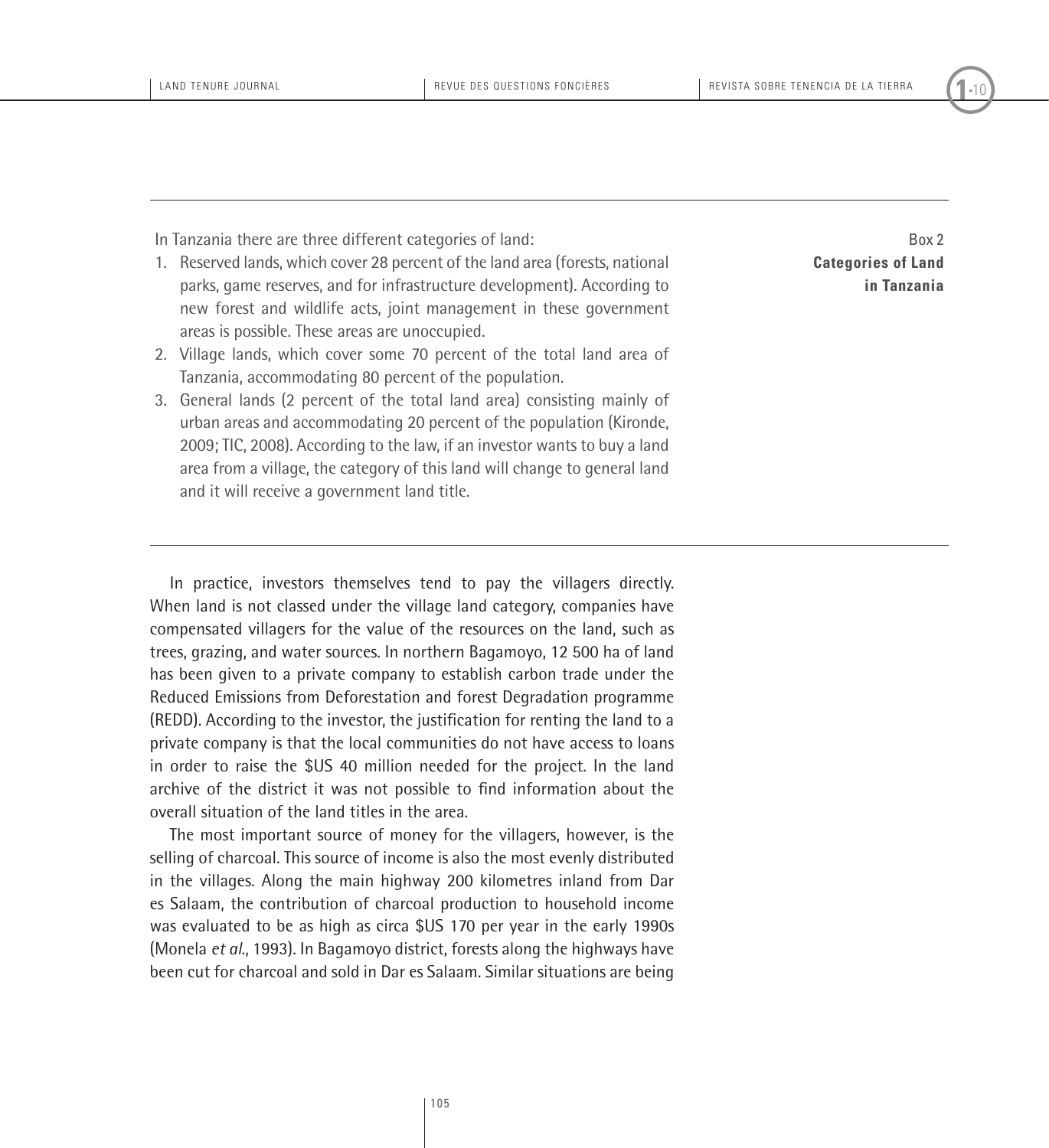

reported all over the country (e.g. Strömquist & Backéus, 2009; Drigo 2005). According to a case study survey by Mhache, in 2008 almost 20 percent of households were involved in illegal charcoal making, though in reality the true percentage is probably much higher. In one village meeting in Msata, attended by members of the village council and it's natural resources committee, the general opinion was that almost every family participates in charcoal making: Near a growing city such as Dar es Salaam this is a lucrative business. Some publications have cited this as a form of income redistribution from urban centres to rural areas. However, this is realized at the expense of forests and the environment; according to Mwampamba (2007), forests on public land could be depleted by 2028.

At present in Bagamoyo district, forests have been cut from areas where it has been possible to transport the products. By whom and for what reason is this happening? District and divisional forest officials may say: "We need to feed the cities. Everyone is using charcoal in the cities. This is a problem, but there are no alternatives." The sector ministry's policy developer may also say the same: "Cities and people need cheap energy; there is nothing that can be done about it." Nothing? "We have plans to regulate the charcoal selling sites in the new policy so that the approximate distance between sales points is about 10 kilometres." (Interview, December 2008) At the same time, in the report of Halmashauri *(*2008) to the district council on district forests it is stated that: "All communities depend on forest resources as a source of income and this causes a great loss of forest. Charcoal making has spread everywhere. In the villages and institutions knowledge and understanding of various forms of forest ownership is lacking. Also data on forests is limited, and this is a hindrance in forest management."

At the same time, villagers are under the impression that they do not have legal instruments to protect their forests, and that village forest reserves (VFR) cannot be established without a VLUP process. Their belief is based on information given by the forest officials, but when queried about it foresters agreed that a VLUP is not necessary. Also, villagers believe that VFRs are established so that the villagers may plant trees in them. The villagers are under the impression that VFRs cannot be utilized. When the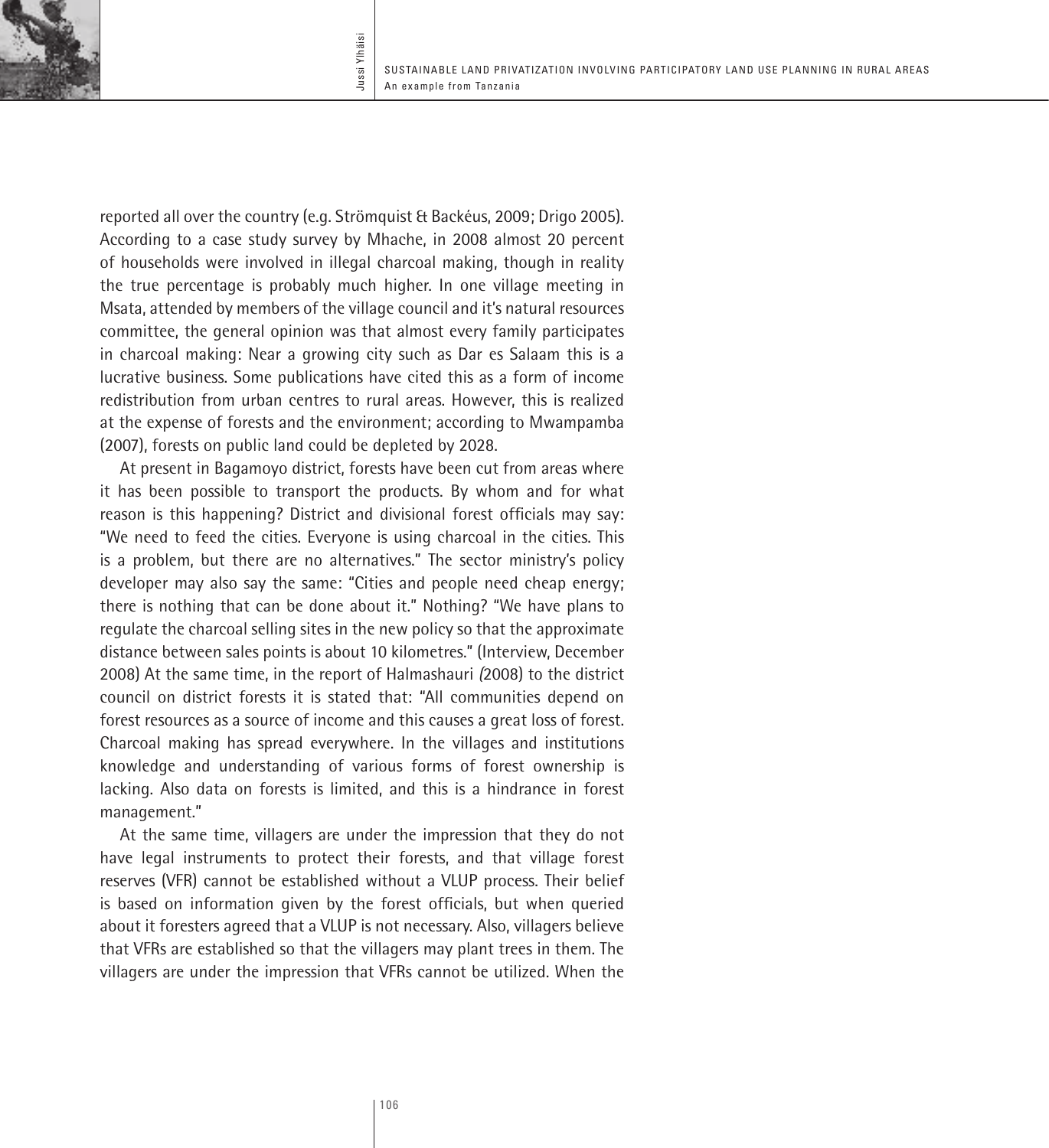aims of the forest law and policy – to create VFRs as a source of natural resources for communities – are explained to people, they start to show some interest (Ylhäisi, 2003). However, creating VFRs owned and managed by villagers requires that village boundaries should be defined. When asking an experienced former government forester why (in this environmental situation) the policies are not implemented, the answer given is: "The idea of participatory village forest reserves is only another way to 'mislead' villagers to perform free work." (Interview, November 2008) At the same time, nearly half of the national budget for the fight against environmental degradation is allocated to land use planning (NLA, 2009). This indicates that the central government acknowledges the power of ownership rights as a key to environmental protection. A VLUP also involves substantial environmental education and planning, based on principles of sustainable development. For example, the results of village land use planning in Kisarawe are positive: with VLUPs in place, nearly all villages are constructing their own village land registries. All villages have their VLUP displayed in their offices and have developed by-laws, but the most important result is that "the rate of deforestation has been reduced by 90 percent". (NLA, 2009).

There is a contradiction between the attitude of the foresters and the official policy. Similarly there is a contradiction between the environmental destruction which can be identified by remote sensing from satellite images and by field transects walks, and the observations of local, ward and district officials. There is also a contradiction between the national budget – where money is allocated for land use planning (land devolution) – and the government allowing young men to engage in self-employment, making charcoal. There is a lack of law enforcement as regards natural resource management (Madulu, 2005), and it is increasingly clear that, in practice, there is an open access approach to natural resources. In Bagamoyo and elsewhere, there are 'hidden' villages full of young charcoal makers and their families. When the forests have been cut and there is no more selfemployment in charcoal making,finding alternative livelihoods will be a major challenge, as will be cheap energy for the cities.

Whatever the circumstances, there will be a large permanent loss of biodiversity. Fortunately there are still some traditionally protected forests **Almost half of the budget for the fight against environmental degradation is allocated to land use planning**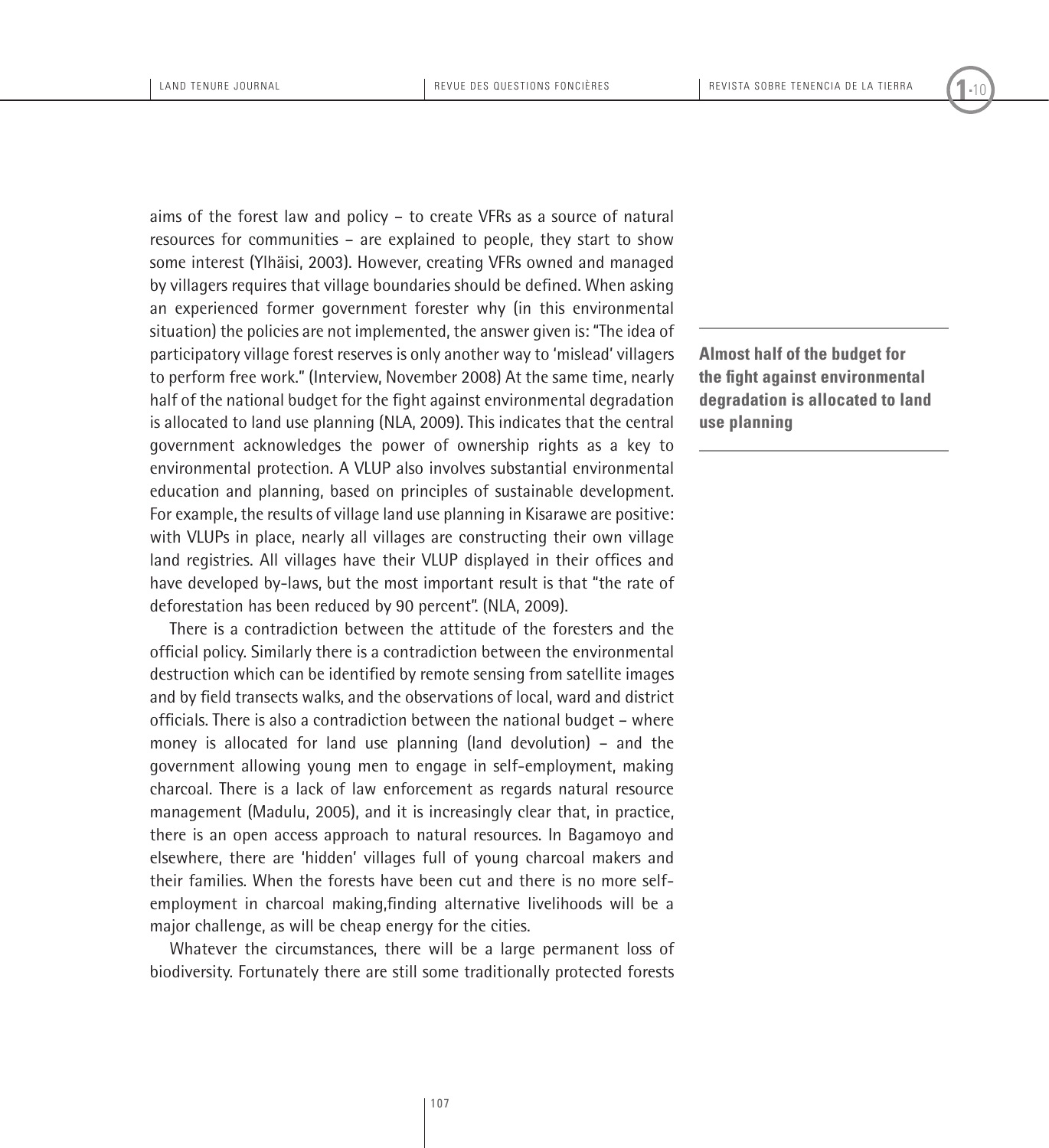

(TPFs) – even in badly eroded areas – which have always been rich in species (Mwihomeke *et al*. 2000). Under the VLUP process the facilitators also advise villagers to protect their TPFs. In each completed VLUP there are about 20 small TPFs which are now officially protected.

Jussi Ylhäisi

Jussi Ylhäisi

### **State of the art in Bagamoyo district**

There are too few people qualified in the VLUP process, and the work would take years even if the money for it were available; now, after the demarcation of the village boundaries, the limiting factor has been money. In Bagamoyo, there is only a draft VDLUP. In January 2010, the plan was almost ready when the laptop computer containing it was stolen. There are already 19 villages with a VLUP. In practice, the few completed VLUPs are in villages where there have been serious conflicts between pastoralists and farmers. The 13 villages under the Wamimbiki wildlife conservation project (Box 3) are those where the investor has paid for the work, and has an option to lease the land after the VLUP is finalised; this is the way investors are also acquiring land in Mozambique (Wit *et al*., 2009).



Picture 2

A sign indicating the farming and housing area according to VLUP by-laws in Masuguru village, which is now divided into two villages. People in the new Mwetemo village are not aware that they may need a new VLUP, because the water source on their side is still being used by people from old Masuguru. Both villages are still waiting for their land certificates.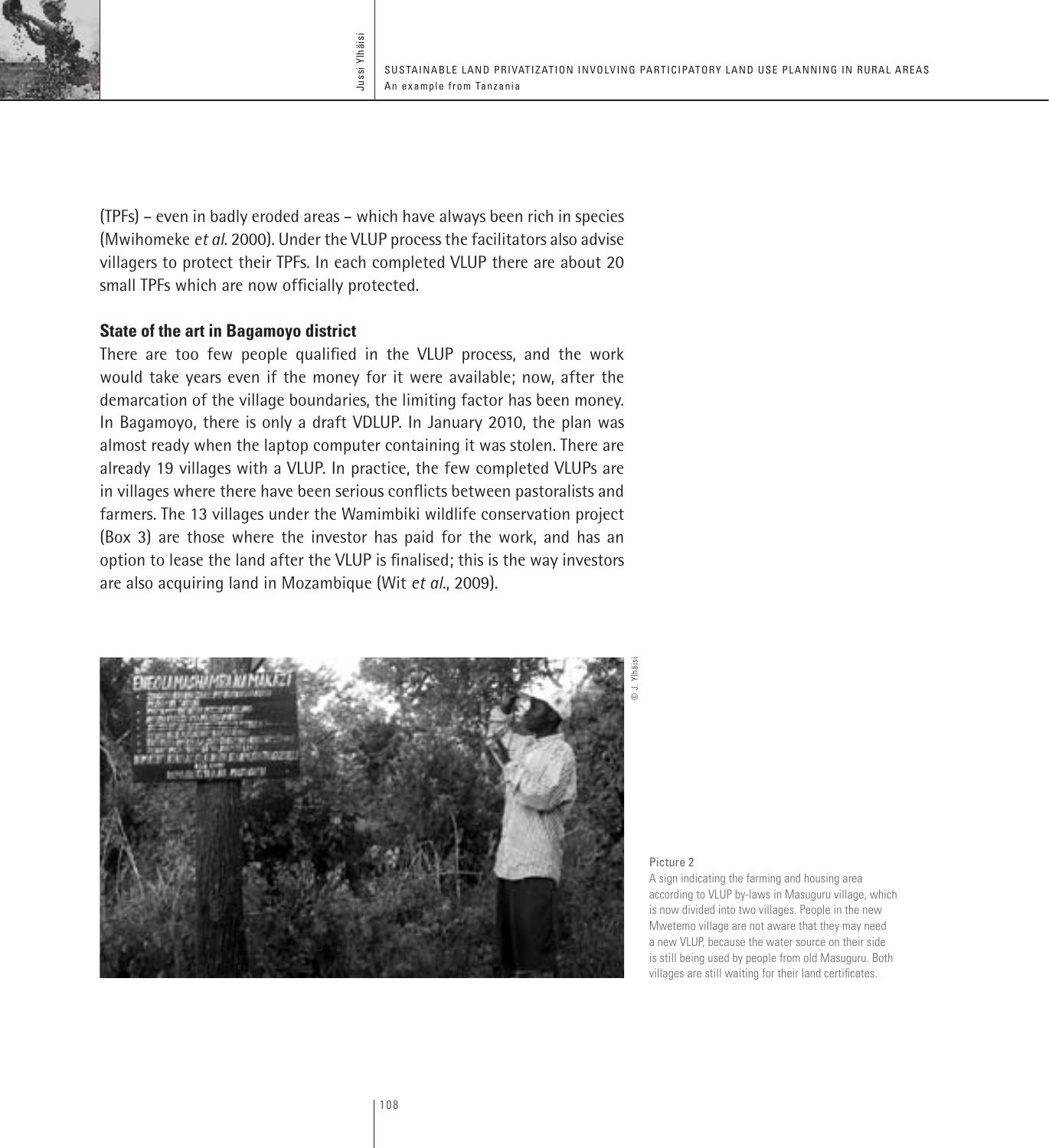A Danish hunting association, in association with the surrounding villages, protects 2500 km<sup>2</sup> of forest along the western boundary of Bagamoyo. The 13 participating villages in Bagamoyo and 11 in Morogoro region benefit in different ways. All of them receive an annual fee of one million Tanzanian shillings. The association has also paid for the preparation of the Village Land Use Plans (VLUPs) and land register offices in these villages. The cost of the VLUP in 2005 was 120 million Tsh, and the process took 6 months. The land certificates have not yet arrived from the government, but all the villages are expecting them to be delivered at any moment. Villagers have to forgo access to their own hunting, fishing and gathering areas. The project is organizing photography excursions, including lodging for nature and animal lovers to make it economically sustainable. Environmentally, the project has been a success: 3000 km2 of natural forests have been protected, although there are also problems (Madulu, 2005). This kind of a joint wildlife management and JFM, which started 11 years ago, is a relatively new method of managing wildlife outside parks and reserves. The project is a clear recognition of community entitlements to rural land resources (Brockington, 2007; Schroeder, 2008).

Box 3 **The Wamimbiki wildlife conservation project**

The total area of Bagamoyo district is 9847 km<sup>2</sup>. The planned farming area in the draft DLUP is  $5767 \text{ km}^2$ : seven times larger than the existing farming area. Only 7  $km^2$  is irrigated at the moment, and 164  $km^2$  is offered to investors for establishing irrigation farming. The land area for livestock is 1700 km<sup>2</sup>, but only 20 percent of it is in use at present. The area for protection of water sources and use is 855 km<sup>2</sup>. According to the plan, the area reserved for forests in the district is only 347 km<sup>2</sup>. (Halmashauri, 2008). Implementing the plan will mean a very large permanent environmental change in the district.

In the district there are 82 villages, and the boundaries of 79 of these had been demarcated in 2007. (The three undefined villages are neighbours to Sadani National Park (578 km<sup>2</sup>); the villages have not accepted the demarcation of the boundaries of the park.) In Bagamoyo the average size of a village is 110 km<sup>2</sup>. The boundaries between the villages have been defined by an average of 10 boundary posts. (In addition, 60 percent of the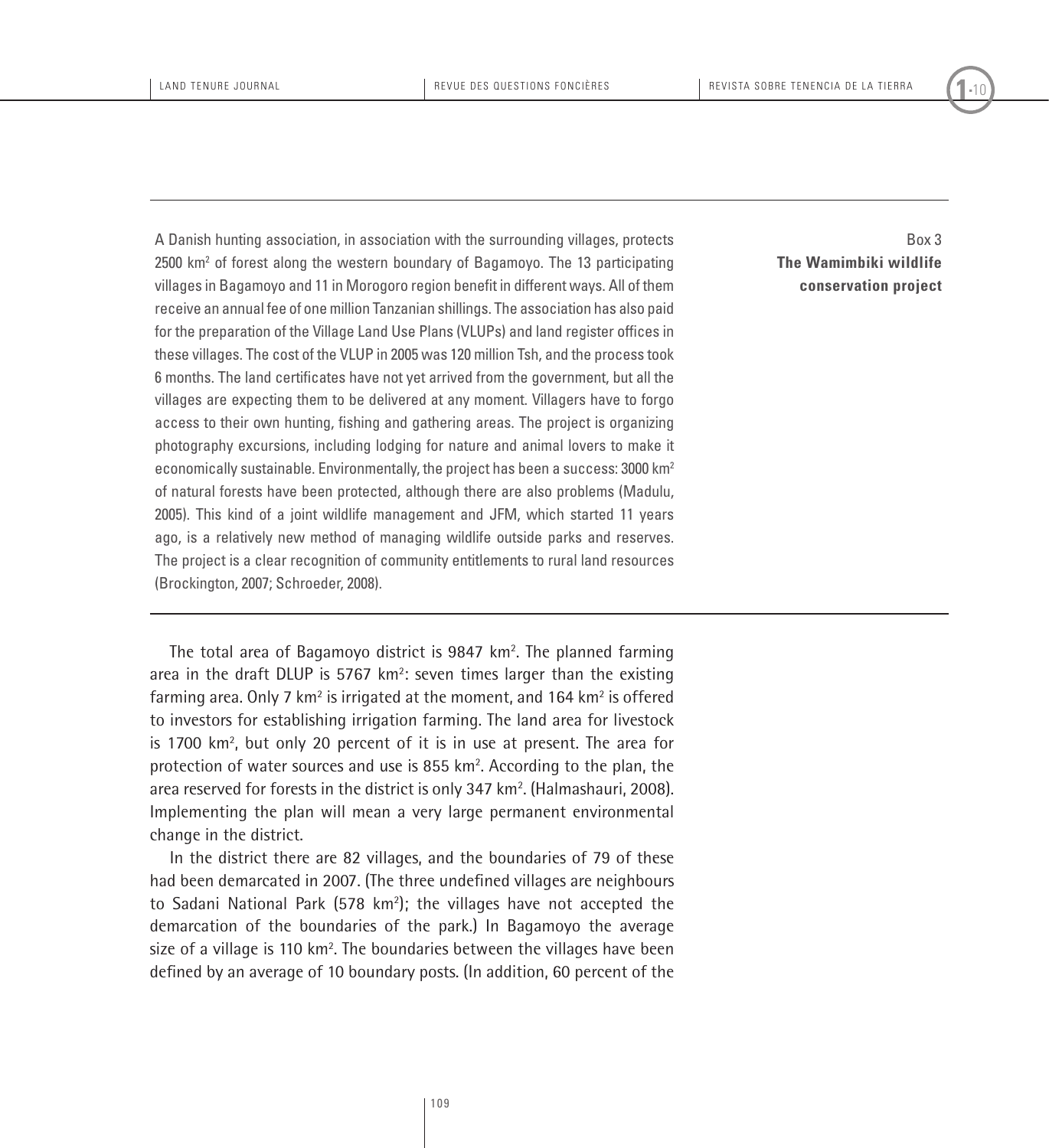

villages have a river defining some parts of their boundary. Perennial rivers are always boundaries for villages.) (Plans, 2007)). In practice, this means that dividing lines between boundary posts are straight, and consequently many farms are divided by a boundary between two villages. Recently there have been cases where the part of the farmer's land found in another village has been sold to investors by the other village, because the farmer only has a right to land in the village where she or he lives.

During the VLUP process the facilitating team makes proposals for multiple land use systems. Conflicts between pastoralists and farmers are the most difficult: lives have even been lost. Pastoralists in general are, according to the NLUP Committee (NLA, 2009), "a highly vulnerable group which should be carefully handled under the Village Land Act implementation due to threats from farmers who tend to disregard this mode of production". The pastoralists have been quite content with the VLUP process in Bagamoyo district because it legitimizes their rights to land use, although in every village where the VLUP has been finished the grazing areas have became smaller than before. In many villages, the presence of Maasais peoples is less than 20 years old. The reason for local farmers' agreement to VLUPs is the advice of facilitator teams, who tell them that this will bring in regulations concerning where the Maasais will not be allowed to herd their cattle. Farmers are advised that the situation will be an improvement on the present one. In some areas in Bagamoyo district, pastoralists are newcomers: a result of the open access situation in Tanzania. In most of the district pastoralists take their cattle to the forest areas that have been cut.

Attitudes of local officials and members of the village natural resources committees towards the VLUP process are still positive, but there is some frustration because of delays with promised certificates. Individual sacrifices have been made by families that have moved to a correct land use area from another area, as part of the implementation of the plan. In Box 4, sample results of a participatory VLUP meeting are presented. After the VLUP process in Msoga village, villagers are still expecting to receive their land certificate and a land archive has been built in a corner of the village square. Land prices have increased in the village after the devolution of rights, and they are now higher than in the division centre 10 kilometres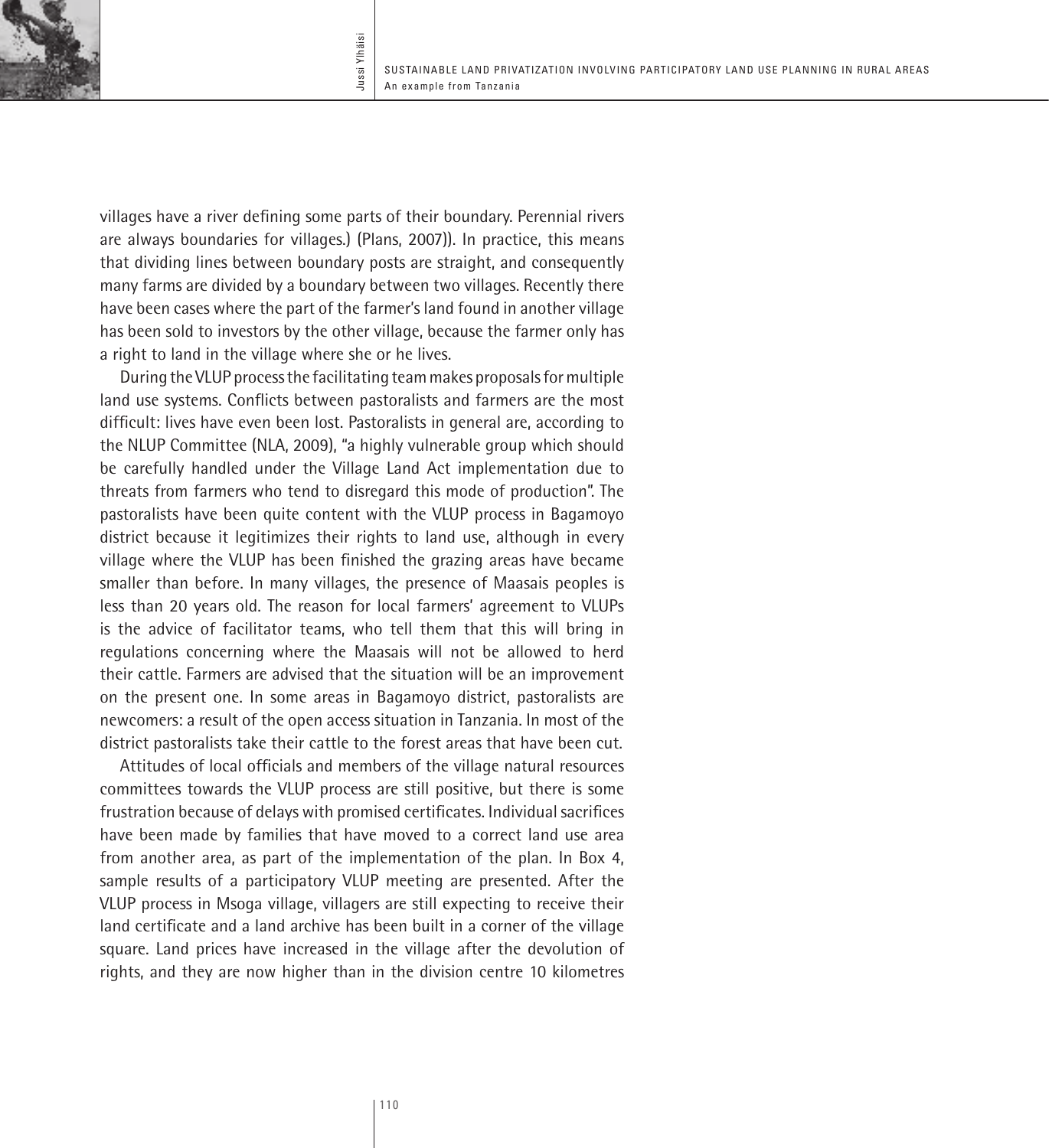

#### Picture 3

 A village forest reserve demarcated on the left side of the road by the VLUP, on the way to the village centre of Msoga. The present bushland is recovering as a result of protective measures, including moving Maasai houses and cattle to a more remote area near the eastern boundary of the village.

away. According to the village chairman (Meeting, December 2008) the only negative aspect following the process has been an increase in quarrels about boundaries between neighbours in the village. (Manara (2008) Similar reports haves been heard in insimilar reports, in the neighbouring Handeni district.) Pastoralists are still entering the existing farming areas proposed for irrigation (Interview, February 2010).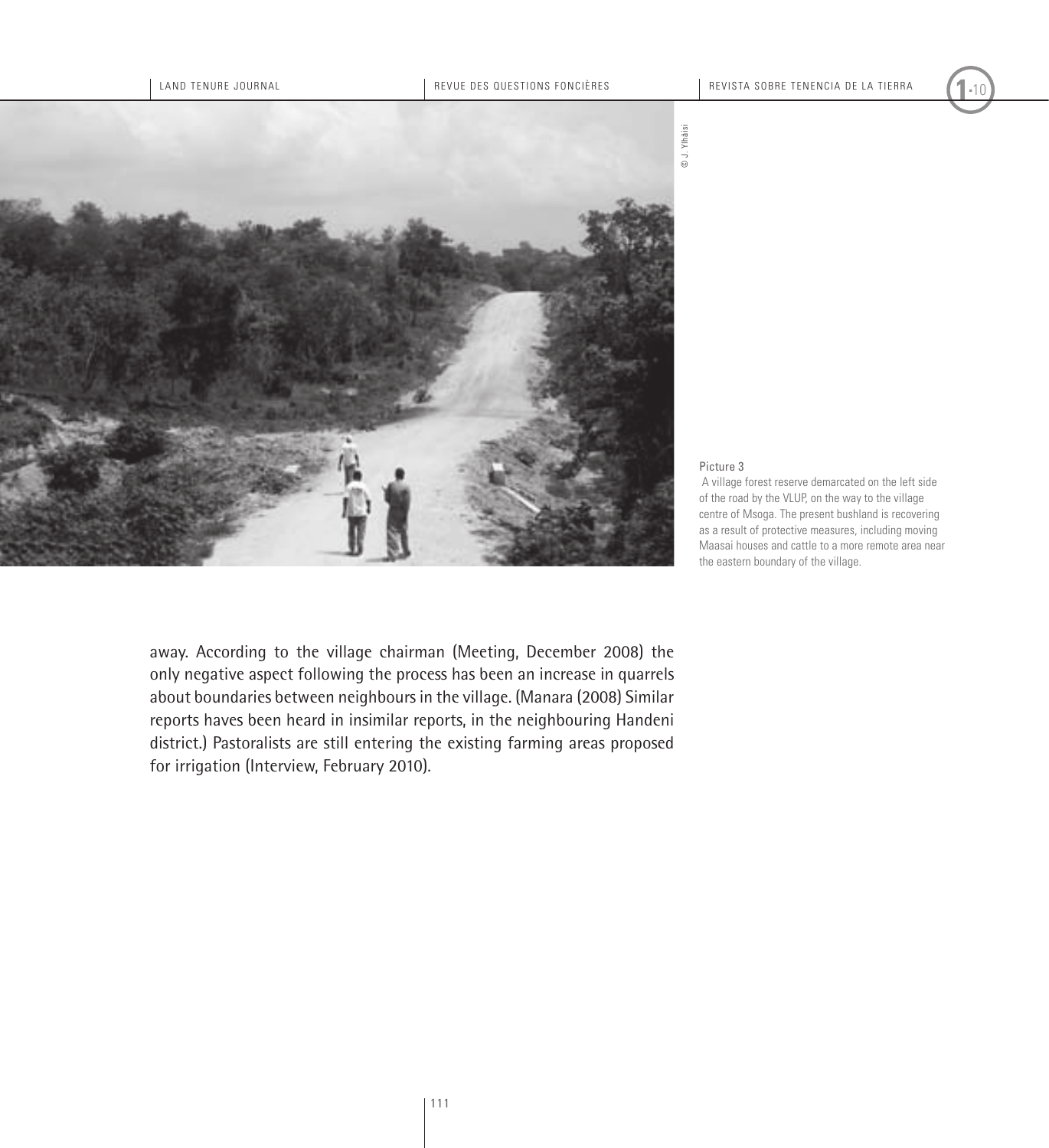The VLUP document of Msoga village, with an area of 29.5 km<sup>2</sup> and a population of 1926 people, contains 61 pages of land use information and land use plan maps in a georeferenced format (Jamhuri, 2007). It would appear that the facilitators have taken the appropriate approach in their PRA work, respecting the participants and empowering the villagers to think about the situation, and encouraging discussions with officials and specialists in the VLUP team. This behaviour also makes it easy to ask questions related to land ownership, the land law and land management rights.

Jussi Ylhäisi

Jussi Ylhäisi

The question of how to empower the poorest is not mentioned in the document, but the following decisions benefit everyone in the village equally. Participants at the meeting considered that the area controlled by the village council should be distributed to people, and private individuals could agree with the village assembly on allocated areas that would be given to them. Later participants agreed that each plot of land given to villagers for settlement would be 0.25 acres. Those who already had 1.0 acres should distribute land to their children or sell it to other villagers. After the discussions, it was decided to increase production in each area instead of expanding farm sizes. Each sub-village would select two participants to learn new farming methods. It seems that the facilitator, with the support of the VLUP team, guided the participants in the direction which had already been decided upon in the district (see Box 1, Step 1).

Participants also agreed that a village forest reserve was needed, as well as a plan to increase forests and to create by-laws to protect them, and water resources and other areas for special use. Presently, villagers are now annually planting 10 trees per household. They now also have a 180 ha VFR, 13 Traditionally Protected Forests (TPFs), a cattle pass of 1.7 km, a tree nursery, a one million  $m<sup>3</sup>$  dam, and an irrigation project of 177 ha at the planning stage. Cattle keepers moved from the established VFR; villagers also created by-laws to implement the plans.

The facilitator explained the process of customary land titling and issues such as the need to make a decision in the village on how farms will be measured: separately one by one, or using a larger area, which is less time consuming. In the next meeting the villagers decided to create the boundary mapping together in 10 person groups, to reduce costs.

Box 4 **Sample results of participatory VLUP meeting**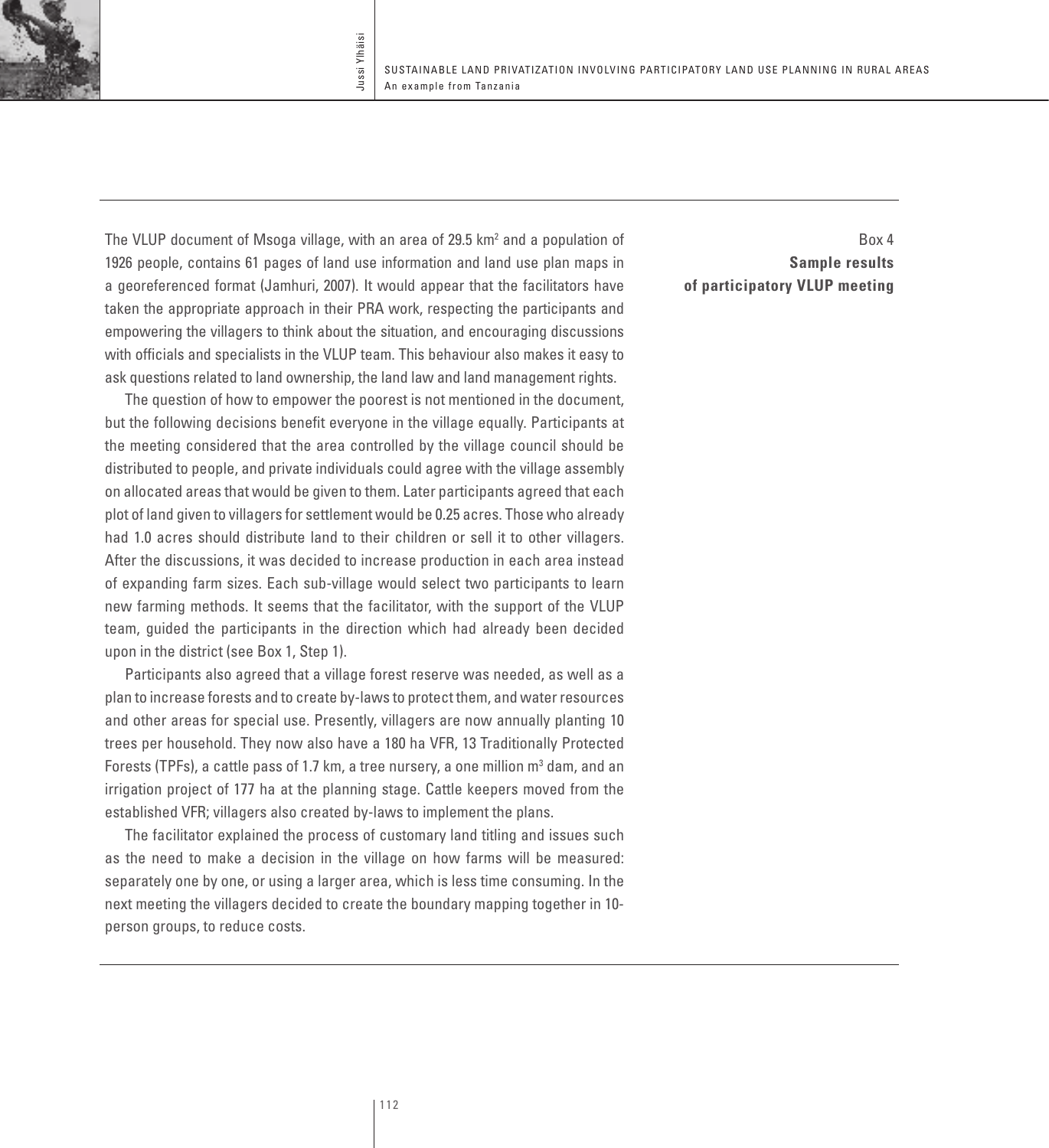#### **Conclusion**

The Tanzanian model has a number of interesting features:

- 1. The fields used by the villagers become their legal property.
- 2. At the same time, communal ownership applies to the rest of the village area.
- 3. Part of the communal land remains pooled and can be tapped when there is a new need for plots.
- 4. Land use zones have been defined.

These features make the model an attractive alternative: a democratic community ownership of land, combining a private land ownership system with the needs of modern societies and economies. The system also provides the flexibility to allow for adaptation to future situations that as yet cannot be predicted, such as changes in agricultural methods (e.g. tractors) and climate change (e.g. REDD). Large grazing areas may become obsolete (e.g. because of greenhouse emissions), or they may even become the main source of livelihood (e.g. because of changes in vegetation). The food price spike recently experienced may be repeated, or the demand for bioenergy may rise. However, it is important that the process of producing VLUPs, which in practice is stagnated, is speeded up.

To counter the recent situation of open access to natural resources, a faster method for first aid than VLUP is required. It is positive that village boundaries have been defined almost everywhere in Tanzania; this has been a long-winded and expensive part of the land devolution process. The emphasis should now be on guaranteeing that the land inside village boundaries belongs to the villagers. A village land certificate should be effective up to the time when the VLUP has been completed. The village certificate should be sent immediately to every surveyed village, giving them the legal right to protect their environment, natural resources and ownership.

This allows communities to avoid land grabbing by their own members as well as by outsiders. It also helps to avoid group movements from overpopulated areas or overgrazed areas, which are sometimes organized by powerful people in the state administration.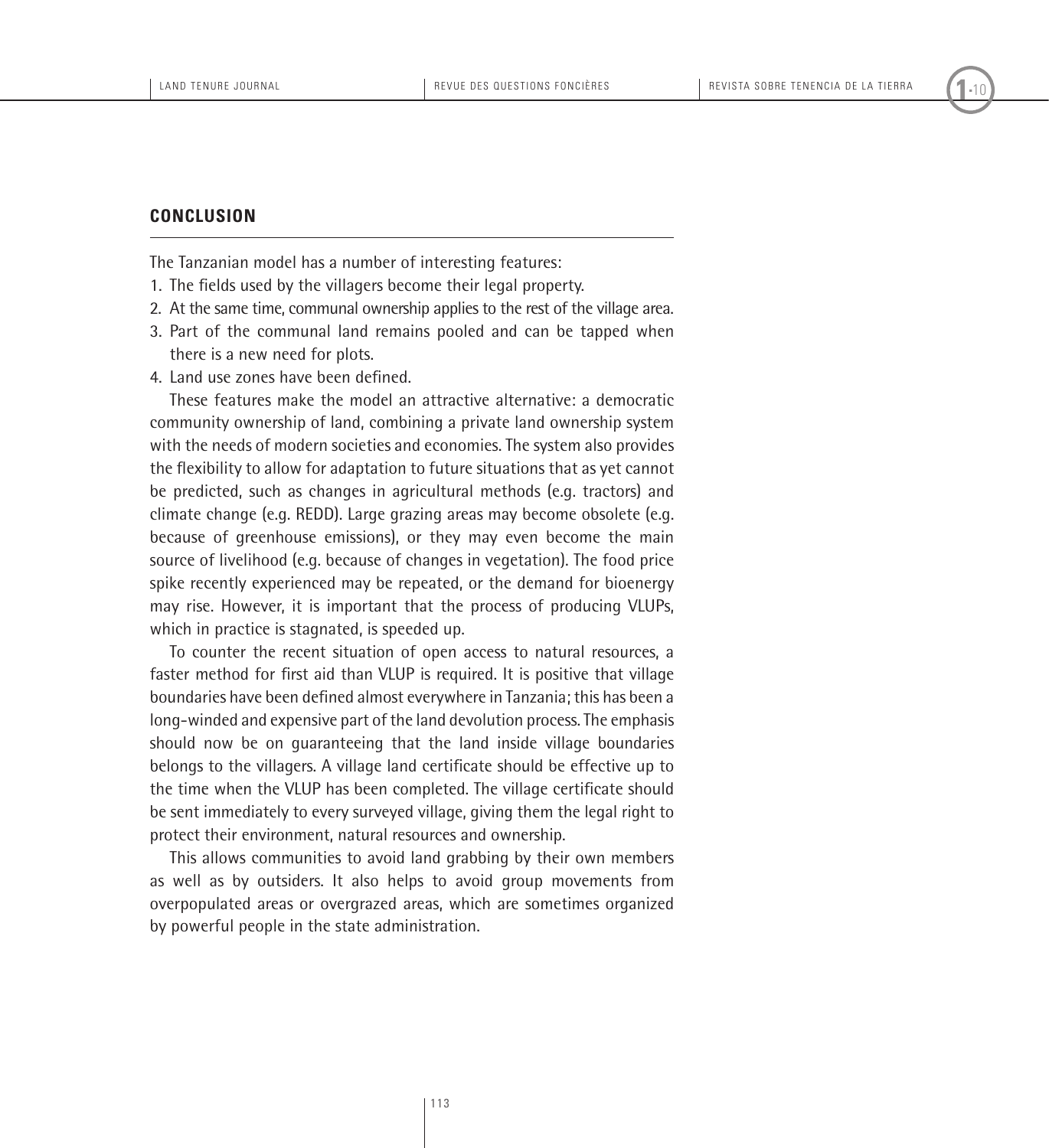

The most promising result of the VLUP process is that the rate of deforestation has been reduced by 90 percent in villages where a VLUP has been completed. "VLUPs will affect the lifestyles of the people", promised the NLA in 2009. Increased rights of villagers come with increased responsibilities, and result in a higher commitment to the management of common lands, forests, and grazing areas. Relationships between pastoralists and farmers will improve, due to clear land zoning: a comprehensive plan separates farmlands from cattle and grazing areas, and fenced cattle passes are connected to grazing areas. A combination of common and private land ownership will allow more opportunities socially and economically, providing safety nets and resources for the poorest members of society.

Jussi Ylhäisi

Jussi Ylhäisi

# **Acknowledgements**

The author is grateful to the editors of the Journal, the referees and to the Academy of Finland for their support.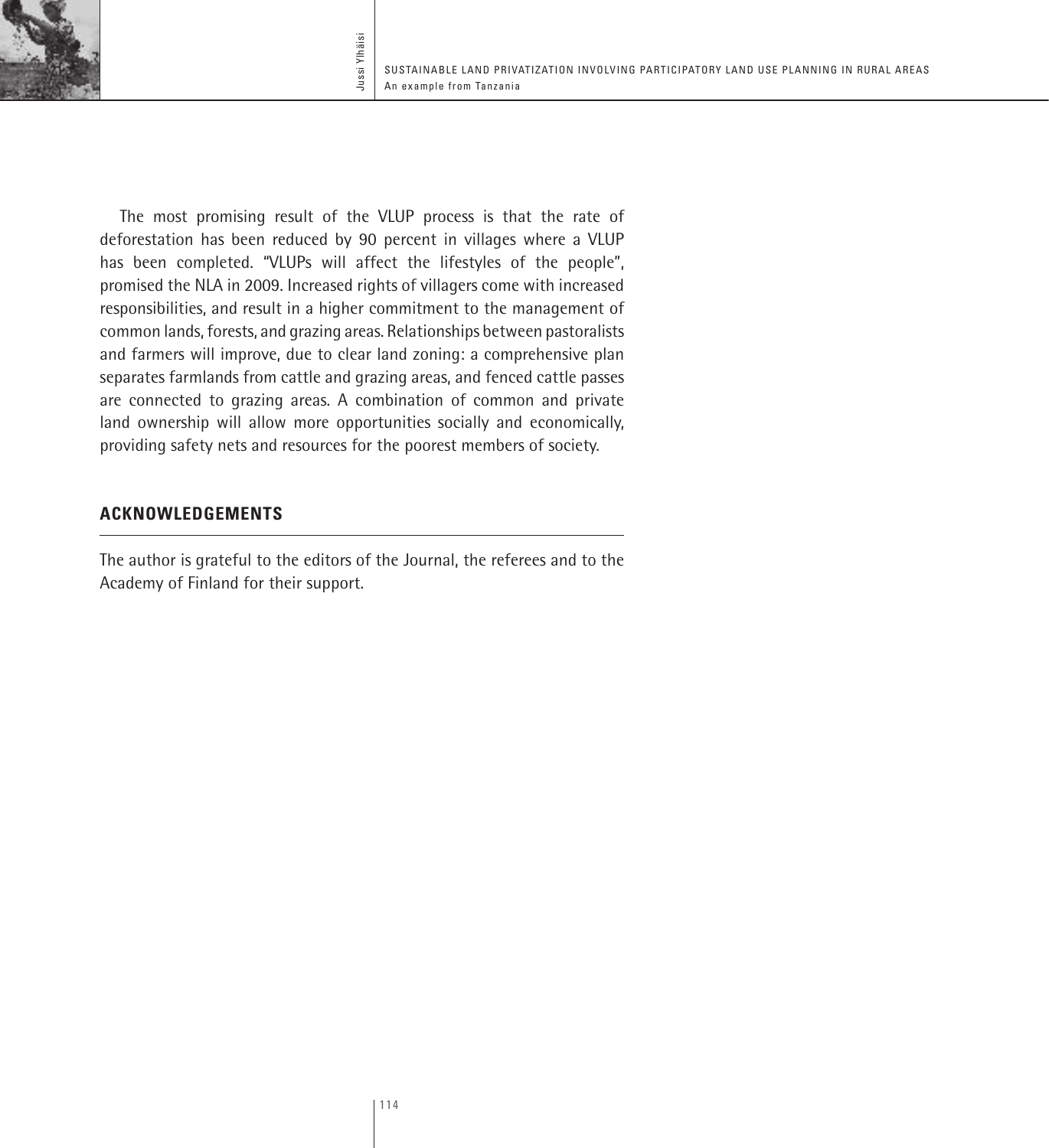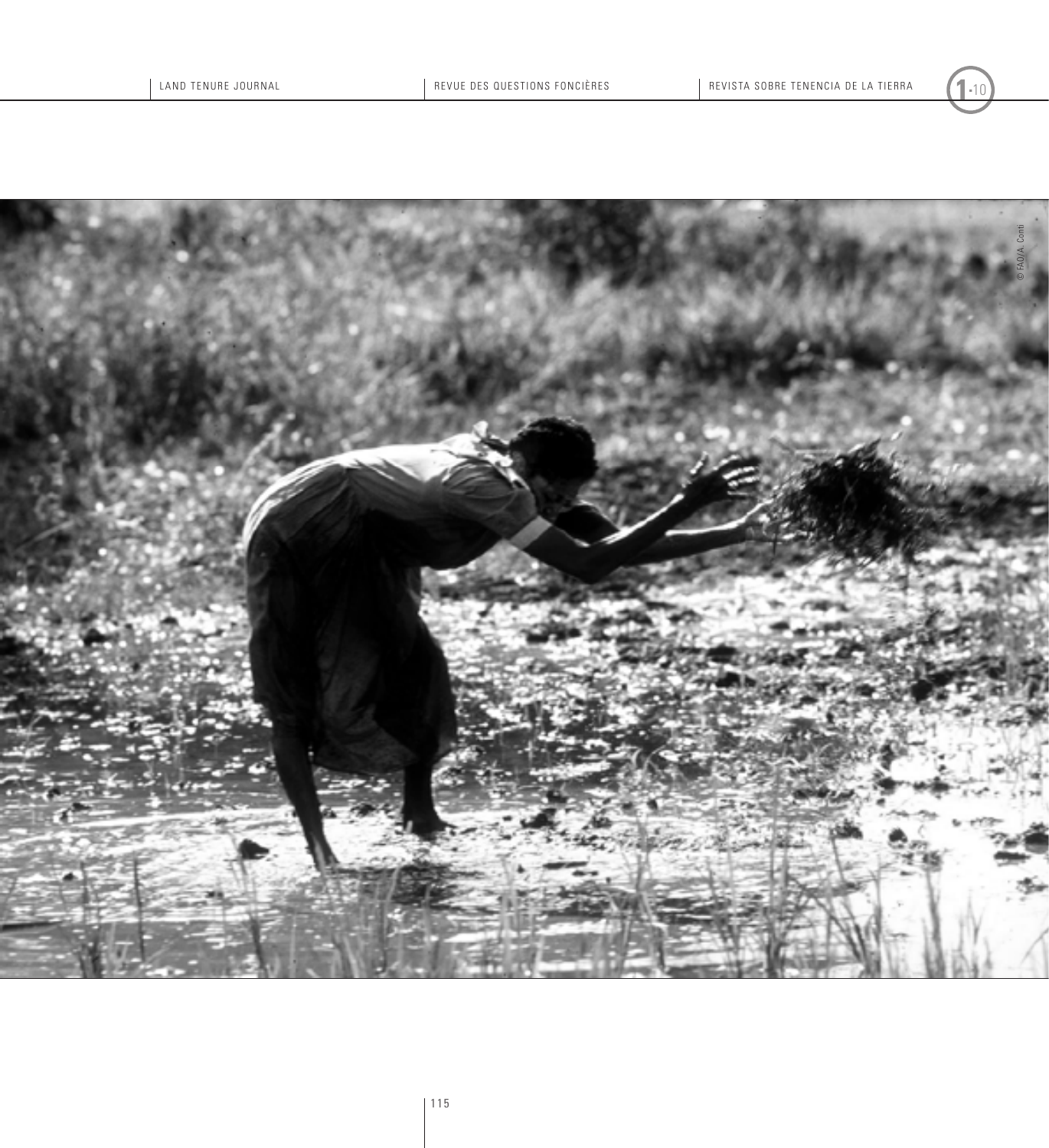

## **references**

- **Anyaegbunam, C., &P. Metafalopulos, & T. Moetsabi,.** 2004. *Participatory rural communication appraisal: Starting with the people. A handbook* (2nd edition). Rome. FAO. 160 pp.
- **Bagachawa, M.S.D. & F. Limbu eds.**1995. *Policy reform and the environment in Tanzania.* Dar es Salaam, Tanzania. Dar es Salaam University Press. 328 pp.
- **Boone, C.** 2007. Constitutional order: Land tenure reform and the future of the African state. *African Affairs* Vol 106(425): 557–586.
- **Brockington, D.** 2007. Forests, community conservation, and local government performance: The village forest reserves of Tanzania. *Society & Natural Resources* Vol 20(9): 835–848.
- **Cotula, L., et al. S. Vermeulen, R. Leonard, & J. Keeley.** 2009*. Land grab or development opportunity? Agricultural investment and international land deals in Africa.* Rome. FAO, IIED & IFAD. 120 pp.
- **Drigo, R.** 2005. *WISDOM East Africa. Woodfuel Integrated Supply/Demand Overview Mapping (WISDOM) methodology: Spatial woodfuel production and consumption analysis of selected African countries.* Rome. FAO – Forestry Department – Wood Energy. 78 pp.
- **ESCR.** 2009. *Resource page on women's housing and land rights.* Available at: www. escr-net.org/resources/resources\_show.htm?doc\_id=425194 (10.9.2009)
- **FAO.** 2008. *Compulsory acquisition of land and compensation.* Rome. FAO Land Tenure Studies 10. 58 pp.
- **Grover, R. et al, M.-P. Törhönen, D. Palmer, & P. Munro-Faure.** 2007. Good governance in land administration and land tenure*. Land Reform, Land Settlement and Cooperatives* 2007/2:pp. 7–17.Rome. FAO.
- **Haapanen, T. & E. Mhache.** 2009. *Food systems and deforestation in eastern Tanzania: How the shift from subsistence food system to market-based food system relates to loss of forest cover in Lugoba ward, Bagamoyo district.* Trondheim, Norway. Presented at Nordic Africa Days, 1–3 October 2009. University of Turku and University of Dar es Salaam. 18 pp.
- **Halmashauri ya Wilaya ya Bagamoyo.** 2008*. Taarifa za Kiasi cha Aridhi Wilayani Bagamoyo.* Kumb BG/DC/F30/3/11. Bagamoyo. Bagamoyo District. 8 pp.
- **Hatcher, J.** 2009. *Dialogue, concensus and vision: Participatory and negotiated territorial development – more than a methodology – a strategy for territorial interaction and intergration*. Rome. FAO. Land Tenure Working Paper 12. 29 pp.
- **ICL.** 2007. *Strategic framework 2007–2011. Putting a pro-poor land agenda into practice.* Rome. International Land Coalition. 19 pp.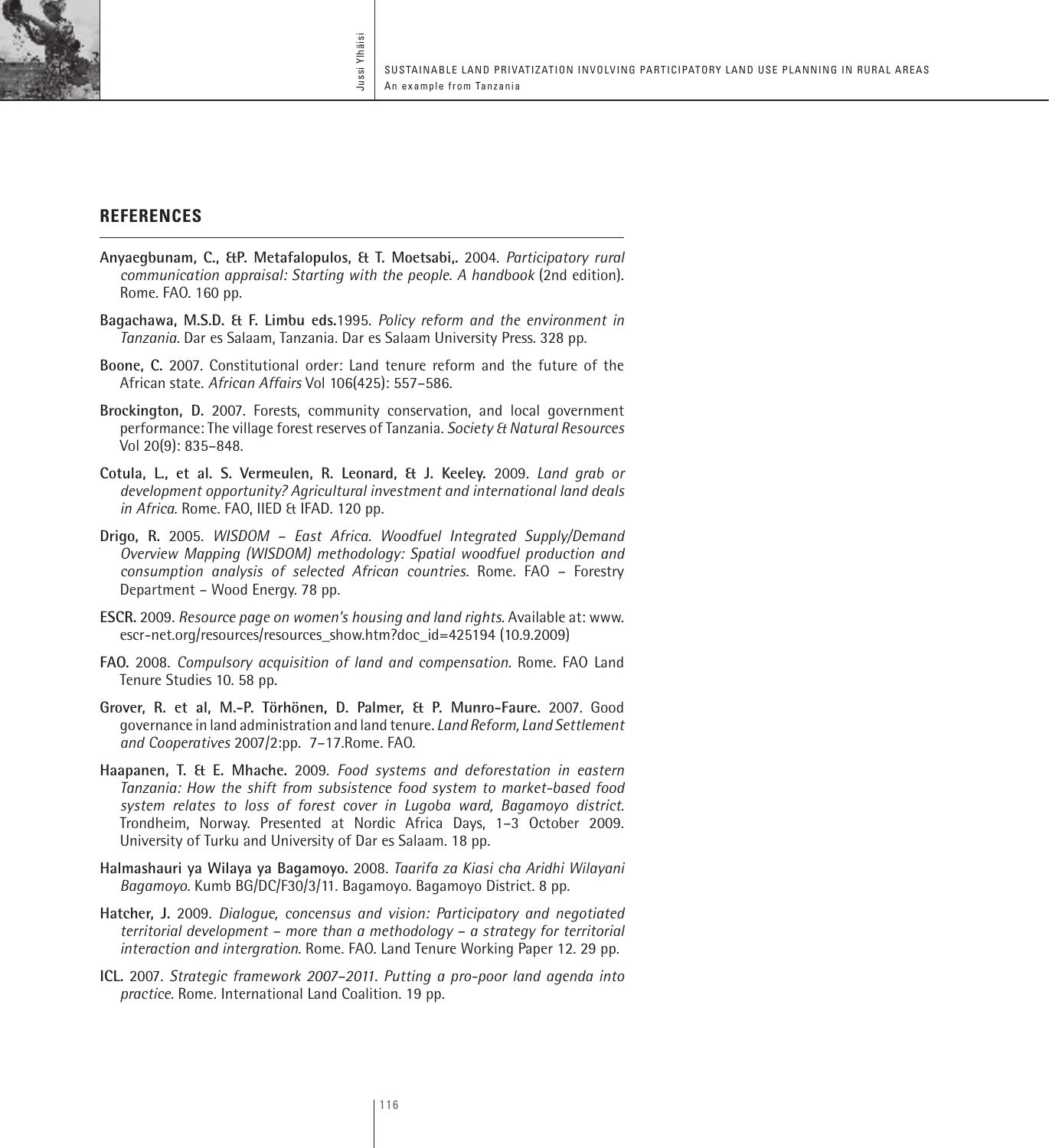- **Jamhuri.** 2007. *Mpango wa Matumizi Bora ya Arhidi ya Kijiji cha Msoga, Kata ya Lugoba. Jamhuri ya Muungano wa Tanzania, Ofisi ya Waziri Mkuu, Tawala za Mikoa na Serikali za Mitaa, Halmashauri ya Wilaya ya Bagamoyo, Halmashauri ya Kijiji cha Msoga.* Bagamoyo. Bagamoyo District. 61 pp.
- **Jerman, H.** 1997. *Between five lines: The development of ethnicity in Tanzania with special reference to western Bagamoyo district.* Uppsala, Sweden. Nordic Africa Institute. 361 pp.
- **Kironde, J.M.L.** 2009. *Improving land sector governance in Africa: Case, Tanzania.* Presentation at: Workshop on land governance in support of the MDGs – Responding to new challenges. Washington, DC. 9–10 March 2009. Dar es Salaam, Tanzania. Ardhi University. 29 pp.
- **Koponen, J.** 1988. *People and production in late precolonial Tanzania*. Studia Historica 28. Jyväskylä, Finland. Gummerus. 434 pp.
- **Koponen, J.** 1994. *Development for exploitation. German colonial policies in mainland Tanzania,* 1884–1914. Finnish Historical Society: Studia Historica 49. Helsinki & Hamburg. Lit Verlag. 740 pp.
- **Lerise, S.F.** 2005. *Politics in land and water management: Study in Kilimanjaro, Tanzania.* Dar es Salaam, Tanzania. Mkukina na Nyota Publishers. 199 pp.
- **Madulu, N.F.** 2005. Environment, poverty and health linkages in the Wami river basin: A search for sustainable water resource management. *Physics and Chemistry of the Earth* Vol 30: 950–960.
- **Manara, K.** 2008. *The paradox of property and business formalization in Tanzania*. KEPA's working papers 22. Helsinki. 24 pp.
- **Milledge, S.A.H. ,& I.K. Gelvas, & A. Ahrends.** 2007. *Forestry, governance and national development: Lessons learned from a logging boom in southern Tanzania*. Dar es Salaam, Tanzania. TRAFFIC East/Southern Africa / Tanzania Development Partners Group / Ministry of Natural Resources of Tourism. 252 pp.
- **Monela, G., A. & O'Kting'ati, & B.M. Kiwele.** 1993. Socio-economic aspects of charcoal consumption and environmental consequences along the Dar es Salaam–Morogoro highway, Tanzania. *Forest Ecology and Management* Vol 58: 249–258.
- **Mwampamba, T.H.** 2007. Has the woodfuel crisis returned? Urban charcoal consumption in Tanzania and its implications to present and future forest availability. *Energy Policy* 35: 4221–4234.
- **Mwihomeke, S.T., T.H. Msangi, C.K. Mabula, J. Ylhäisi, & K.C.H. Mndemeet a.l.** 1998. Traditionally protected forests and nature conservation in the North Pare mountains and Handeni district, Tanzania*. Journal of East African Natural History* Vol 87: 279–290.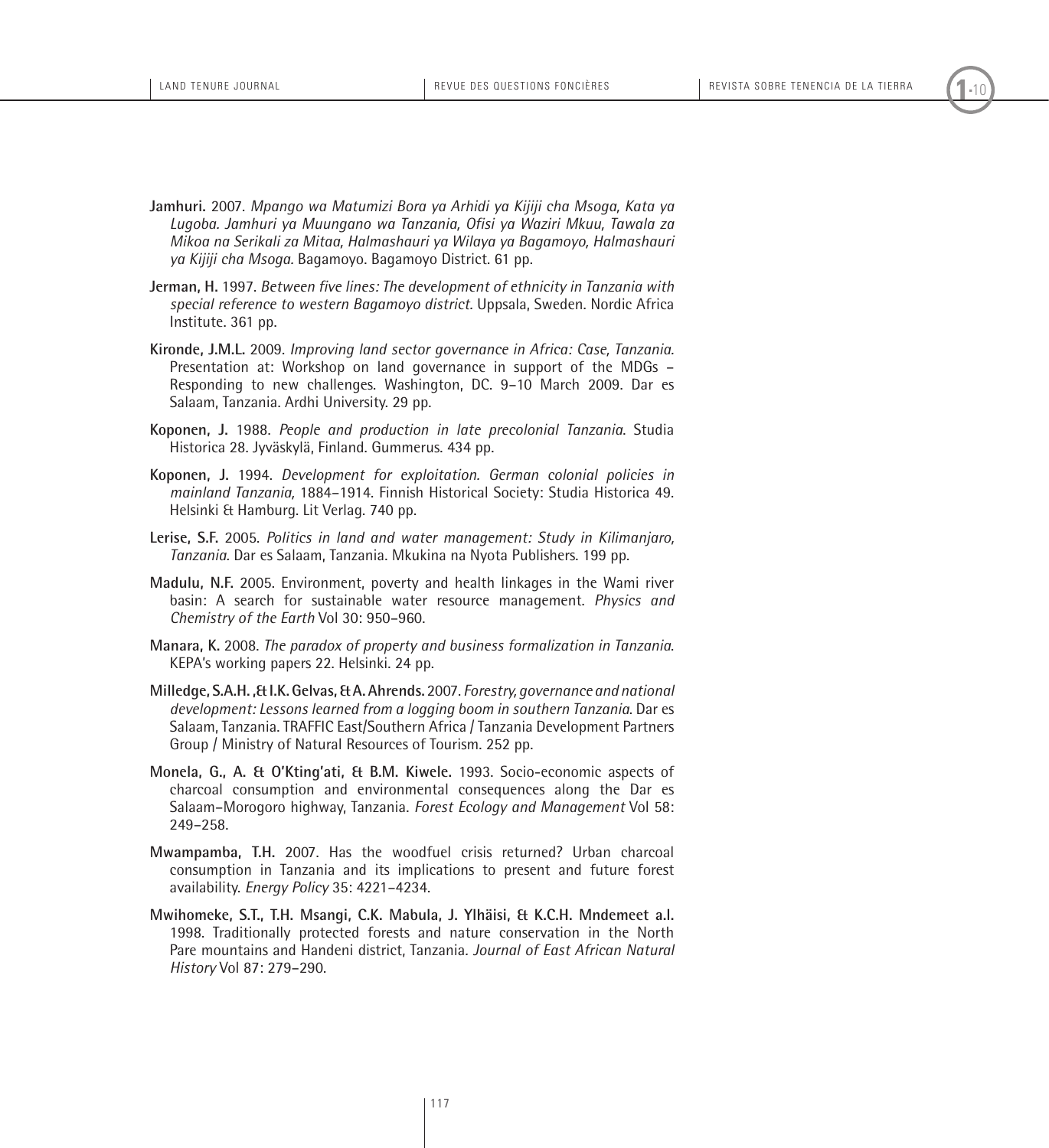

**Mwihomeke, S., & C. Mabula, ,& M. Nummelin,.** 2000. Plant species richness in the traditionally protected forests of the Zigua, Handeni district, Tanzania*.* In: Virtanen, P. & M. Nummelin, eds: Forests, chiefs and peasants in Africa – Local management of natural resources in Tanzania, Zimbabwe and Mozambique. *Silva Carelica* Vol 34: 178–193.

Jussi Ylhäisi

ussi Ylhäisi

- **Nathan, I., . et alJ.F. Lund, Q. Gausset, & S.K. Andersen.** 2007. On the promises of devolution overcoming the constraints of natural resources management in a village in Tanzania. In*The Journal of Transdisciplinary Environmental Studies* Vol 6:1. 15 pp.
- **NLA.** 2009. *National Land Use Planning Commission*. (Available at:http://www. nlupc.co.tz/aboutus.php) (Sited 25.5.2009.)
- **Oppen, A.** 1992. *Land rights and their impact on individual and communal forms of land use in the project area of the Handeni Integrated Agroforestry Project: consultancy study for the GTZ.* Berlin. GTZ. 85 pp.
- Plans. 2007. Survey of villager boundaries at Bagamoyo District, Coast Region, E<sup>7</sup>68, E7 68/3, E7 68/4, E7 68/6, Registered plans 44943, 44949, 44946, 44947, 8.1.2007. Regional Secretariet Surveyor Coast Region. Kibaha.
- **Raphael, T. & G. Swai.,** 2009. The impacts of participatory forest management and local people's perceptions on its implementation at the village level in Mufindi district, southern Tanzania highlands. In Nshubemuki, L., S.A.O. Chamshama, L. Mbwambo, & C. Balama *et al*.eds. *Proceedings of the first Participatory Forestry Management (PFM) research workshop: Participatory forest management for improved forest quality, livelihood and governance.* Morogoro. TAFORI. 133–146 pp.
- **Ribot, J.C.** 2003. A theory of access. *Rural Sociology* Vol 68(2): 153–181.
- **Schroeder, R.A.** 2008. Environmental justice and the market: the politics of sharing wildlife revenues in Tanzania. *Society & Natural Resources* Vol 21(7): 583–596.
- **Shivji, I.G.** 1999. *Protection of peasant and pastoral rights in land: A brief review of the bills for the Land Act, 1998 and the Village Land Act, 1998*. Dar es Salam, Tanzania.
- **Sitari, T.** 1983. Settlement changes in the Bagamoyo district of Tanzania as consequence of villagization. *Fennia* Vol 161: 1–90.
- **Sokoni, C.H.** 2008. Commercialization of smallholder production in Tanzania: Implications for sustainable resource management. *Geographical Journal* Vol 174(2): 149–175.
- **Soto, H.** 2000. *The mystery of capital: Why capitalism triumphs in the west and fails everywhere else.* London. Transworld Publishers. 243 pp.
- **Strömquist, L. & I. Backéus.** 2009. Integrated landscape analyses of change of miombo woodland in Tanzania and its implication for environment and human livelihood. *Geogr. Ann.* Vol 91A(1): 31–45.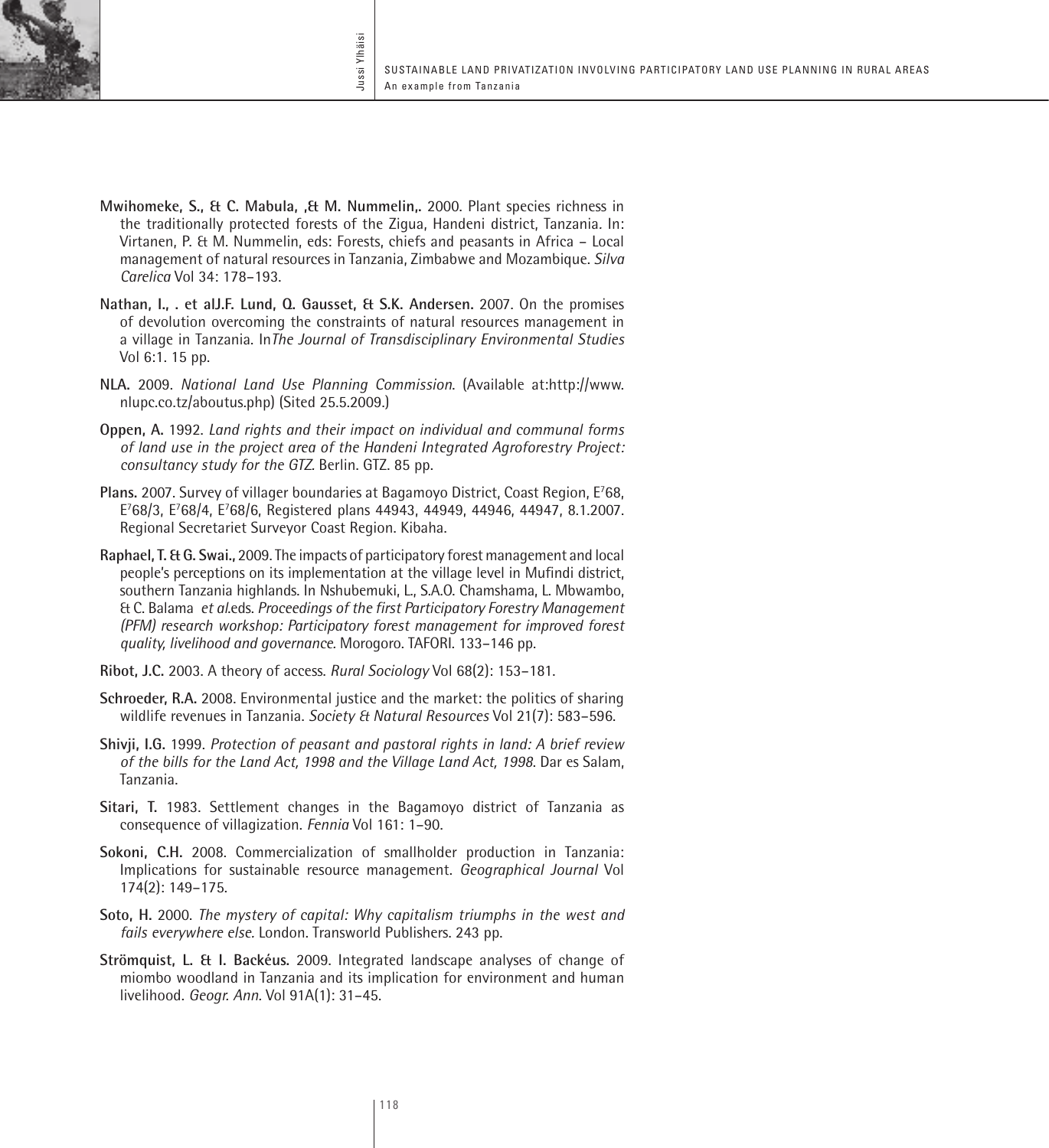- **Sulle, E. & F. Nelson.** 2009. *Biofuels, and land access and rural livelihoods in Tanzania.* London. IIED. 84 pp.
- **Swantz, M.-L.** 1996. Village development: Whose conditions? In Swantz, M.-L. & A.M.Tripp eds. *What went right in Tanzania? Peoples response to directed development*. Dar es Salaam University Press. 137-173 pp.
- **Tanner, C., & P.D. Wit, & S., Norfolk.** 2009. *Participatory land delimitation: An innovative development model based upon securing rights acquired through customary and other forms of occupation.* Land Tenure Working Paper 13. Rome. FAO. 56 pp.
- **Tanzania Investment Centre.** 2008. *Tanzanian investment guide 2008 and beyond*. Dar es Salaam, Tanzania. 69 pp.
- **Government of the United Republic of Tanzania.** 1994. *Report of the Presidential Commission of Inquiry into land matters, land policy and land tenure structure.*  Dodoma. 350 pp.
- **Vihemäki, H.** 2009. *Participation or further exclusion? Contestations over forest conservation and control in the East Usambara mountains, Tanzania*. Helsinki. Interkont Books 18 / IDS University of Helsinki. 232 pp.
- **Wily, L.A.** 2003. *Community-based land tenure management: Questions and answers about Tanzania's new Village Land Act,1999*. London. IIED. Issue Paper No.120. 68 pp.
- **Wit, P.D. &, C. Tanner, & S. Norfolk.** 2009. *Land policy development in an African context: Lessons learned from selected experiences.* Rome. FAO. Land Tenure Working Paper 14. 82 pp.
- **WSFS.** 2009. *Feeding the world, eradicating hunger – Executive summary*. World Summit on Food Security, Rome 16–18 November. Rome. FAO. WSFS 2009/ INF/2.
- **Ylhäisi, J.** 2003. Forest privatization and the role of community in forests and nature protection in Tanzania. *Environmental Science & Policy* Vol 6: 279–290.
- **Ylhäisi, J.** 2006. *The change of traditionally protected forests and leadership in Zigua ethnic group, Tanzania.* Helsinki. Publicationes Instituti Geographici Universitas Helsingensis A139. 68 pp.
- **Yoshida, M.** 2005. Land tenure reform under the economic liberalization regime: Observations from the Tanzanian experience. *Africa Development–Senegal* Vol 30(4): :139–150.